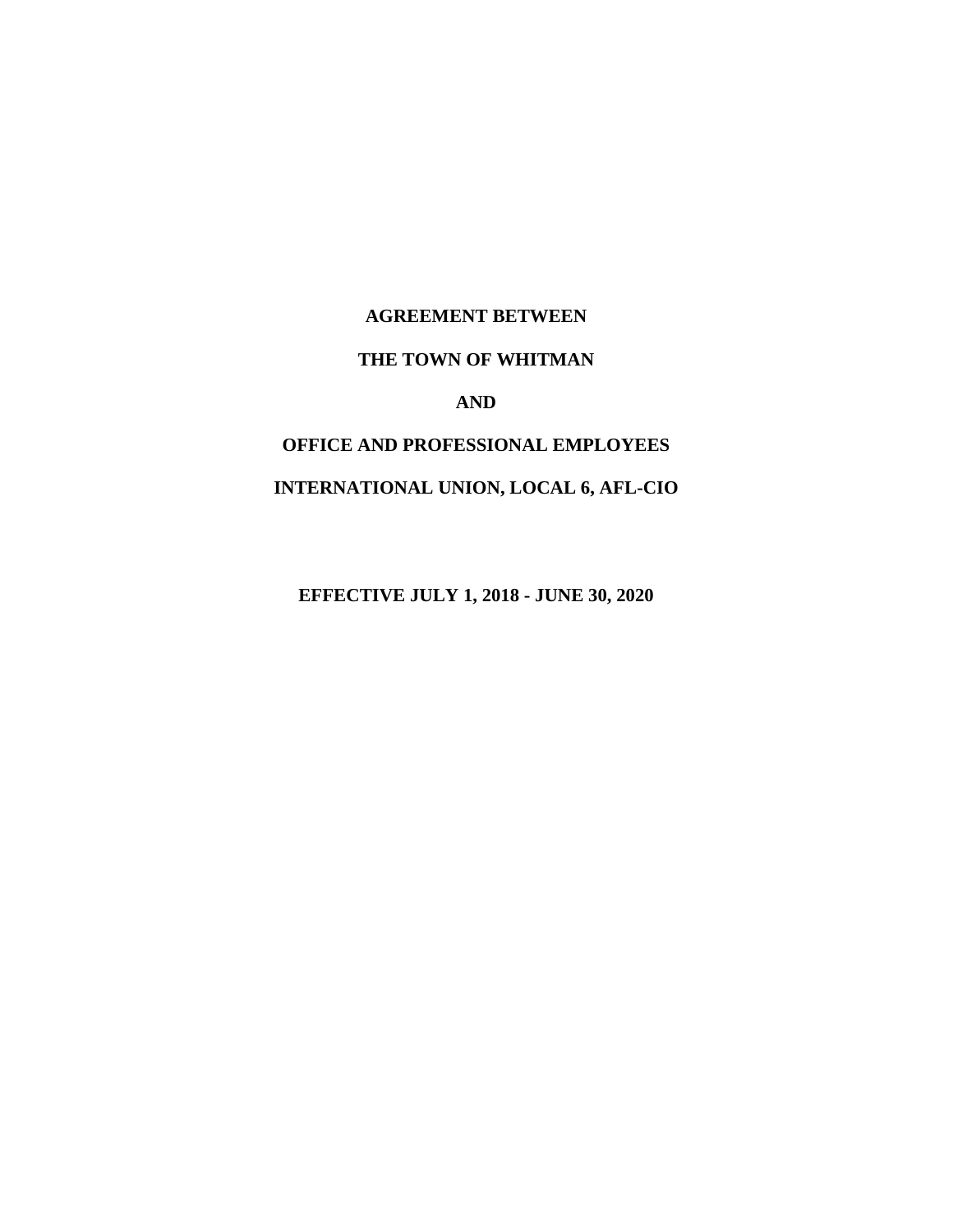# **TABLE OF CONTENTS**

| <b>ARTICLE</b> | <b>SUBJECT</b>                             |                |  |  |
|----------------|--------------------------------------------|----------------|--|--|
|                | Preamble                                   | $\mathbf{1}$   |  |  |
| $\mathbf I$    | <b>Intent and Purpose</b>                  | $\mathbf{1}$   |  |  |
| $\mathbf{I}$   | Management                                 | $\overline{2}$ |  |  |
| III            | Recognition                                | $\overline{2}$ |  |  |
| ${\rm IV}$     | <b>Union Security</b>                      | 3              |  |  |
| $\mathbf V$    | <b>Union Privileges</b>                    | $\overline{4}$ |  |  |
| VI             | Grievance and Arbitration Procedure        | 6              |  |  |
| <b>VII</b>     | Seniority                                  | 8              |  |  |
| <b>VIIA</b>    | Reduction in Force                         | 8              |  |  |
| <b>VIII</b>    | Job Posting and Bidding                    | 10             |  |  |
| IX             | <b>Conditions of Employment</b>            | 11             |  |  |
| X              | Work Week                                  | 12             |  |  |
| XI             | Call Back                                  | 13             |  |  |
| XII            | Health and Welfare                         | 14             |  |  |
| XIII           | <b>Rest Period</b>                         | 14             |  |  |
| XIV            | Vacation Leave                             | 14             |  |  |
| XV             | Jury Leave                                 | 16             |  |  |
| XVI            | <b>Funeral/Bereavement Leave</b>           | 17             |  |  |
| <b>XVII</b>    | Sick Leave and Leave of Absence            | 17             |  |  |
| <b>XVIII</b>   | Paid Holidays, Personal Days and Snow Days | 25             |  |  |
| <b>XIX</b>     | <b>Employee Files</b>                      | 27             |  |  |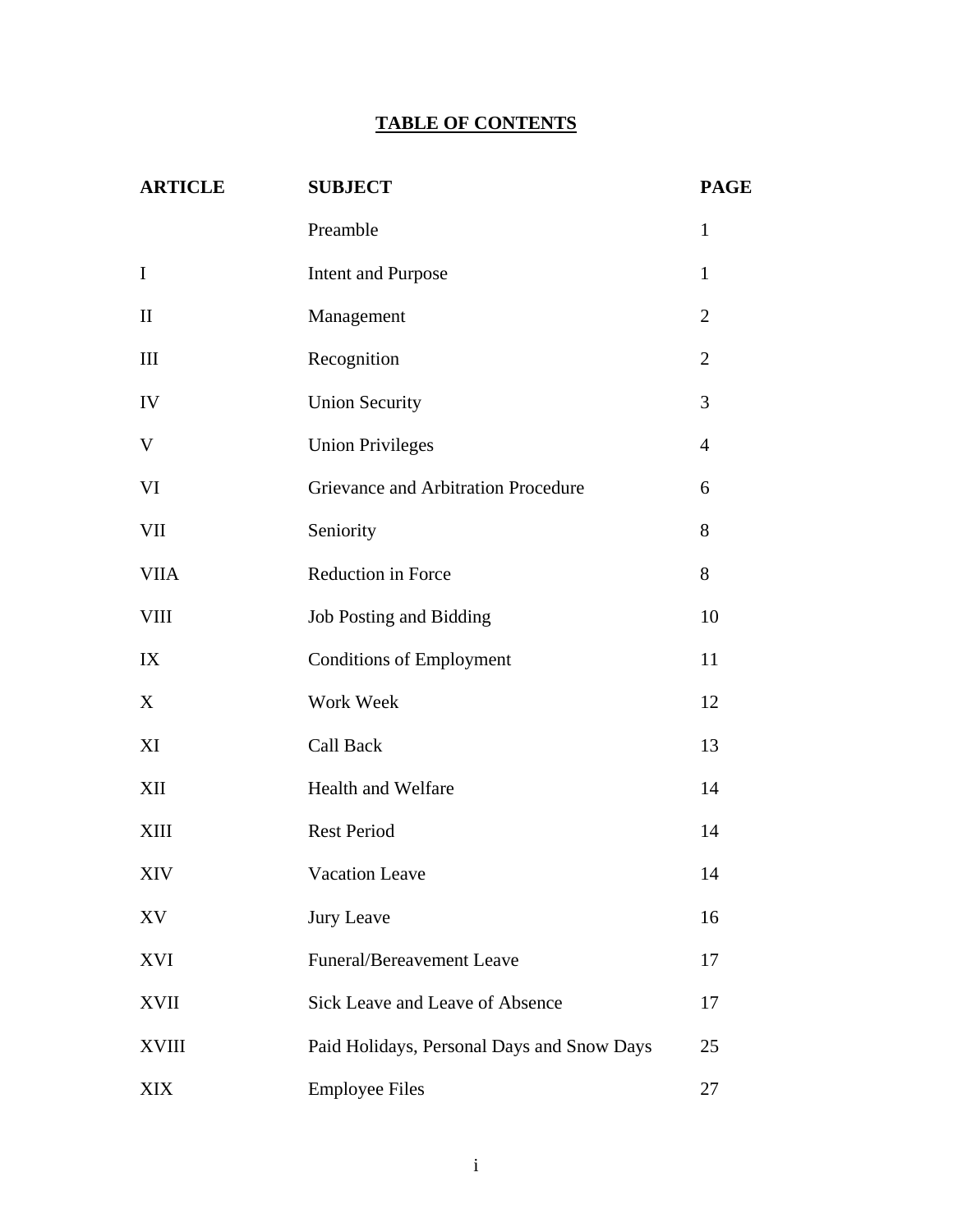| XX         | <b>Education Reimbursement</b>           | 27 |
|------------|------------------------------------------|----|
| XXI        | <b>Classification Plan and Pay Rates</b> | 28 |
| XXII       | Discipline                               | 29 |
| XXIII      | Scope of the Agreement                   | 29 |
| XXIV       | Severability and Savings                 | 30 |
| XXV        | Duration                                 | 30 |
| Appendix A | <b>Wage Classifications and Scale</b>    | 32 |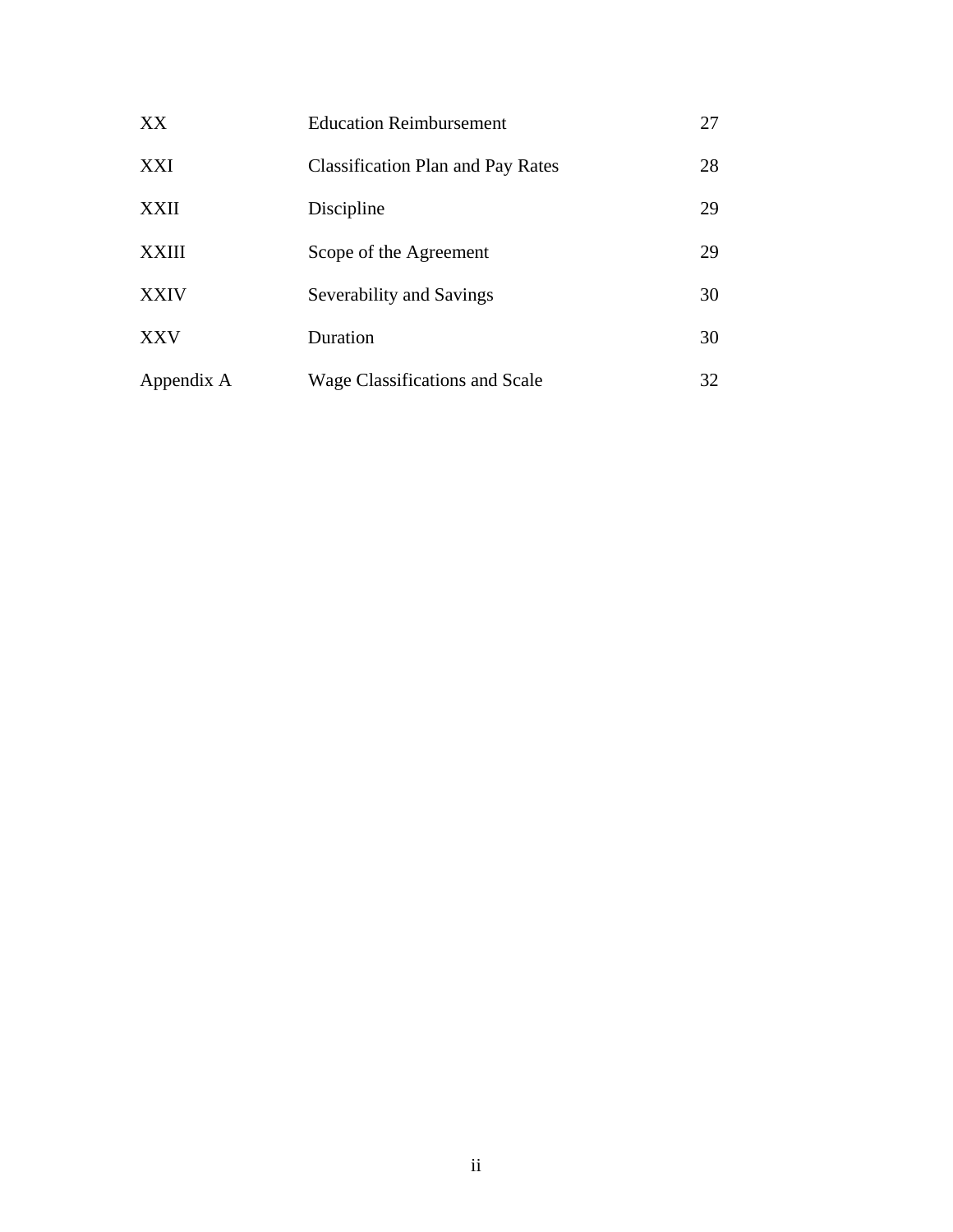#### **PREAMBLE**

 Pursuant to the provisions of Chapter 150E of the General Laws of the Commonwealth of Massachusetts, the Board of Selectmen, acting on behalf of the Town of Whitman, hereinafter alternately referred to as the Employer or Town, and Office and Professional Employees International Union, Local 6, hereinafter referred to as the Union, the duly recognized representative and bargaining agent for certain non-professional employees of the Whitman Town Hall have jointly entered into this Agreement, which has, as its purpose, the promotion of harmonious relations between the Employer and the Union, the establishment of an equitable and peaceful procedure for the resolution of differences, and the establishment of rates of pay, hours of work and other certain conditions of employment.

# **ARTICLE I INTENT AND PURPOSE**

 The general intent and purpose of this Agreement is in the mutual interests of the Town and the Union.

 By the consummation of this Agreement, the parties seek to continue and promote harmonious relations and mutual cooperation between the Employer and the Union; to formulate certain work rules to govern the relationship; to insure the uninterrupted operation of the services provided by the employees; to set forth the agreement of the parties with respect to rates of pay, hours of work and certain conditions of employment under which members represented by the Union perform their duties; to provide for an orderly and equitable adjustment of all grievances as herein defined, all with the goal of improving the municipal services in the Town of Whitman. In seeking to achieve these goals, the parties acknowledge that the Employer has and must retain authority over the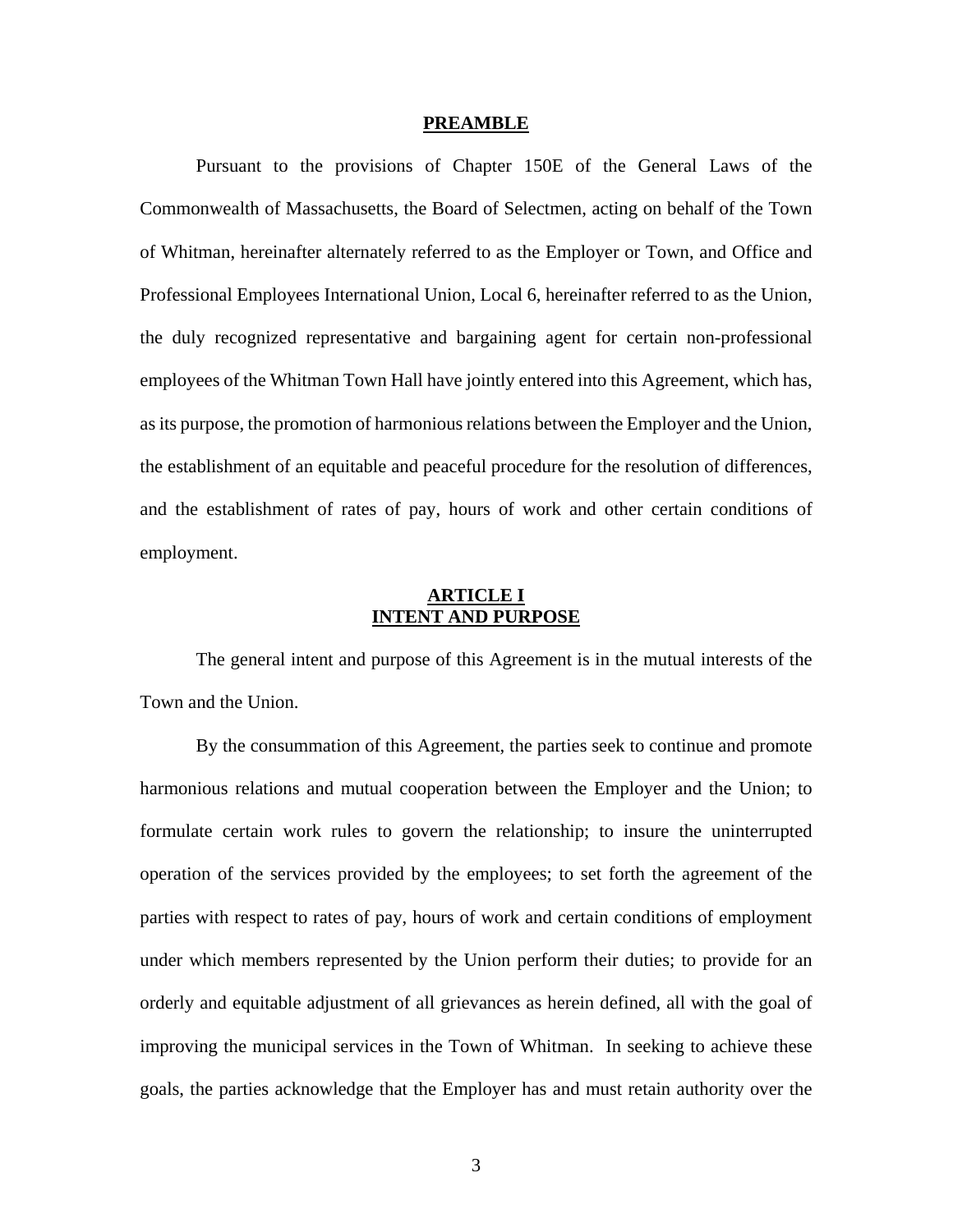policies and administration of the various departments, which it exercises under law, except as expressly modified by a specific provision in this Agreement.

# **ARTICLE II MANAGEMENT**

 The Employer shall retain all the rights which it now has by law, custom, practice, use or precedent to administer, manage, operate and perform its customary work, and to determine methods and means by which the operations of said departments are to be performed and to direct the employees of the departments in any manner which in its opinion is in the best interest of the Town, except to the extent that any such rights shall have been specifically modified or limited by the terms of this Agreement.

# **ARTICLE III RECOGNITION**

# SECTION ONE - RECOGNITION

 The Employer recognizes the Union as the sole and exclusive bargaining agent for the purpose of establishing salaries, wages, hours and other specified conditions of employment as contained in this Agreement for:

UNIT A: All full-time and permanent part-time clerical employees of the Town Hall, excluding the Board of Selectmen's Secretary as certified, and any additional secretary or clerical assistant employed in the Selectmen's Office.

> A permanent part-time employee is defined as an employee who has satisfied the probationary period set forth in Article IX of this Agreement.

UNIT B: Custodian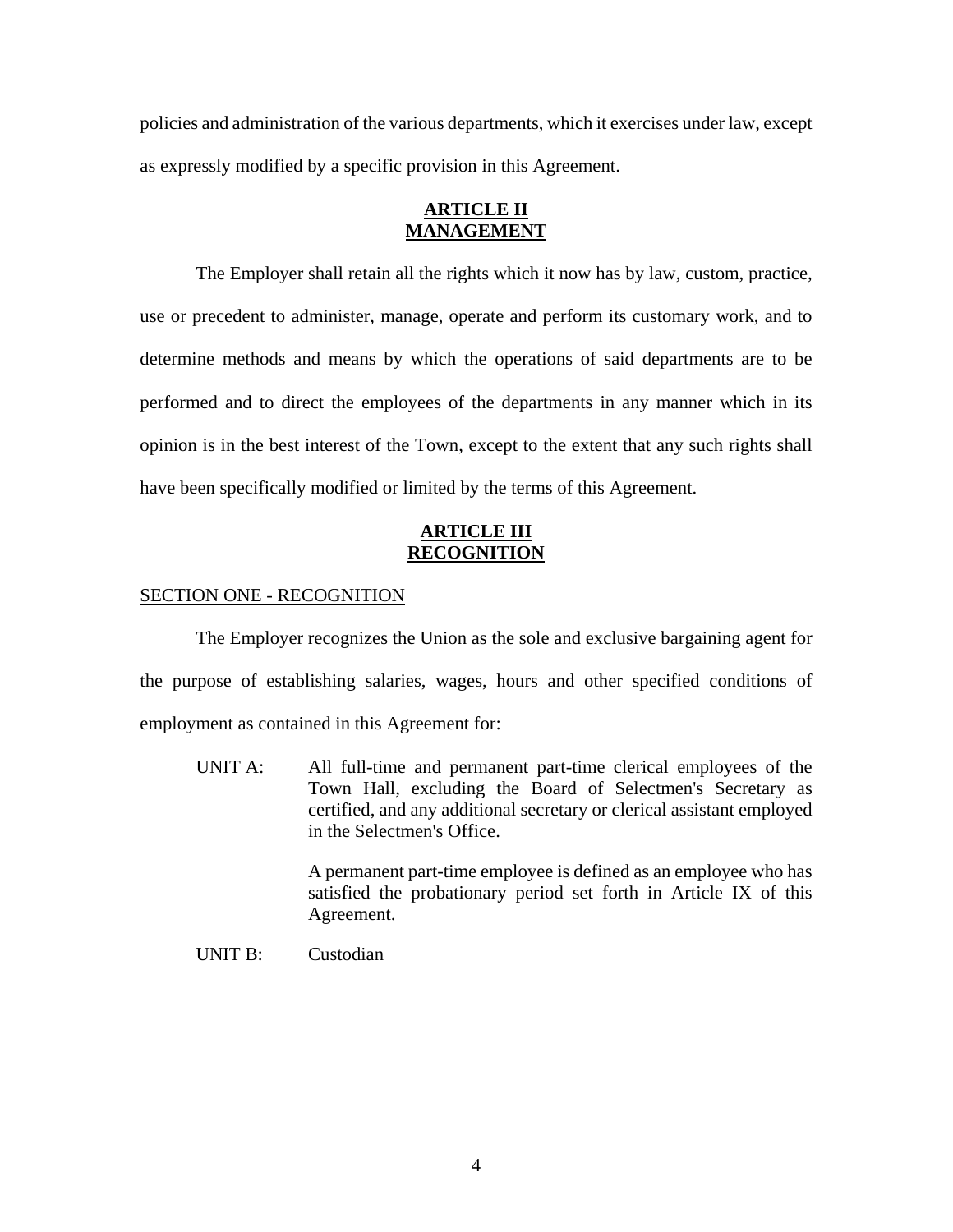#### SECTION TWO - EMPLOYER NEUTRALITY

 The Employer will not aid, promote or finance any labor group or organization which purports to engage in collective bargaining or make any agreement with any such group or individual for the purpose of undermining the Union or changing any condition of this Agreement.

#### SECTION THREE - CONTINUATION OF BENEFITS

 All rights and privileges previously enjoyed by the employees will remain in effect unless specifically abridged or modified by this Agreement or by mutual agreement of the parties which has been reduced to writing. Notwithstanding the previous statement, nothing in this provision shall limit the Town's rights under M.G.L. c. 150E or release the Union from bargaining in good faith with the Town over changes in terms and conditions of employment.

## **ARTICLE IV UNION SECURITY**

 The Union dues of employees covered by this Agreement will be deducted weekly by the Town from the wages of each employee covered by this Agreement who has signed an authorization form for the deduction of such dues and presented it to the Treasurer-Collector of the Town. The amount of such dues shall be in accordance with the Constitution of the Union, as certified to the Town Treasurer-Collector from time to time.

 In accordance with the provisions of Massachusetts General Laws, Chapter 150E, Section 12, the Town agrees to deduct an agency service fee, as a condition of employment, from the salary of every employee in the bargaining unit who has not executed an authorization for dues deduction as provided in Paragraph 1 of this Article. However, it is understood and agreed that no action by the Town shall be considered against any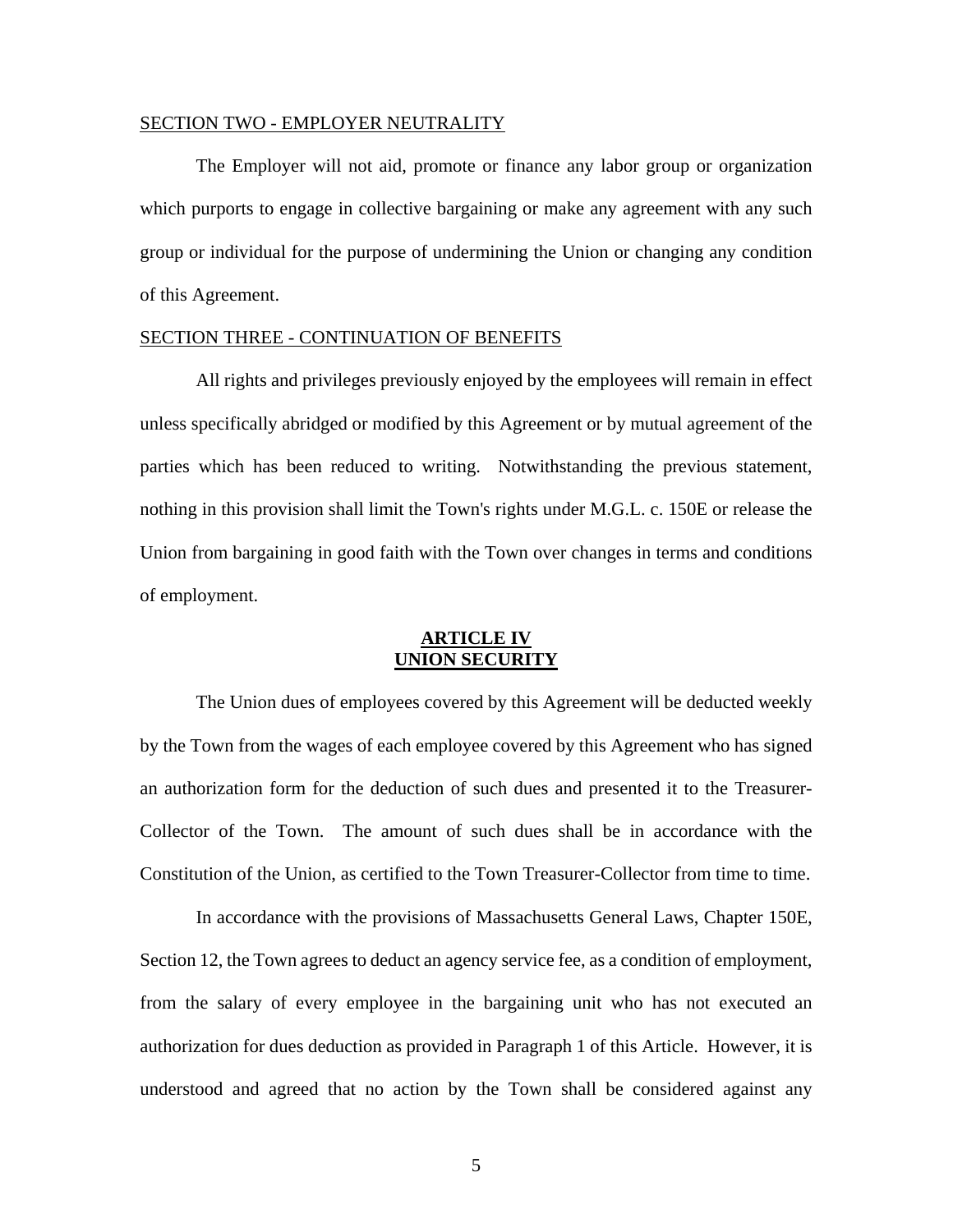employee of the bargaining unit for failure to meet his/her Agency Service Fee obligation unless and until the Union certifies in writing to the Town that said employee has not met the obligation imposed by this provision.

 The Town shall transmit promptly each month to the Union Treasurer the deducted Union dues and agency fees.

 The Town agrees to provide the Union with a list of all employees who have union dues or agency service fees deducted from their pay by July 1 of each year.

 The Union agrees to indemnify the Town and hold it harmless from any and all claims, demands, suits, actions, or other forms of liability which may arise out of or by reason of any act by the Town in complying with the provisions of this Article.

# **ARTICLE V UNION PRIVILEGES**

### SECTION ONE - INSPECTION PRIVILEGE

 The Business Agent or representative of the Union may be permitted to visit the Town Hall premises for the purpose of attending scheduled meetings with representatives of the Town and for conducting official Union business in connection with negotiations of Union matters, conferences or the proper pursuit of the grievance procedure with Town officials and/or representatives. This right shall be exercised reasonably. Upon entering the premises of the Town, the Business Agent or representative of the Union shall notify the Department Head or, in his/her absence, a Supervisor and also the Town Administrator. He/she shall not interfere with the normal conduct of work in the facilities.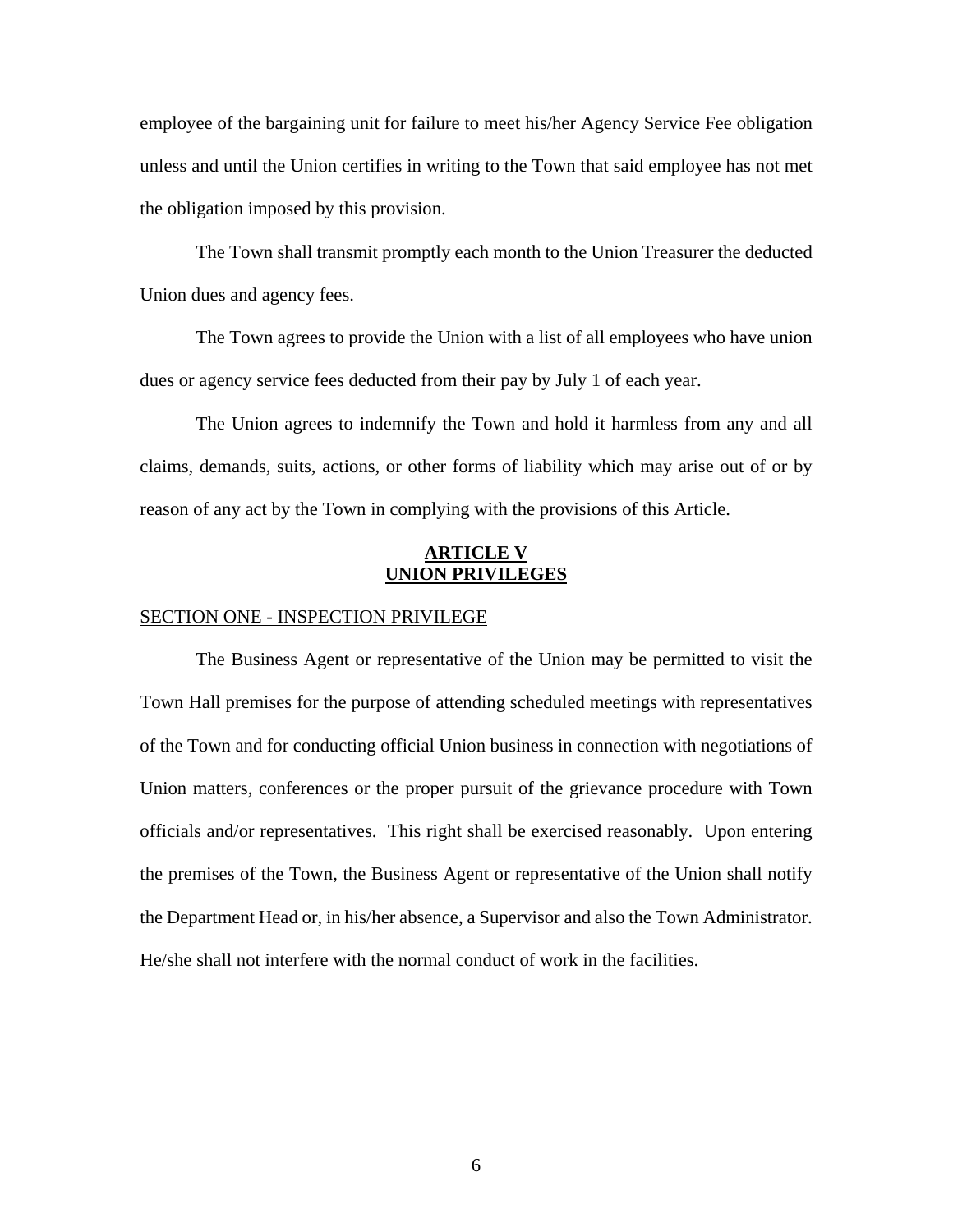#### SECTION TWO - REASONABLE NOTICE FOR ACTIVITIES

Reasonable time off shall be granted to the authorized Union representative(s) in order to take care of Union activities within facilities covered by this Agreement upon request to and approval of the Department Head and of the Town Administrator, provided the request is received sufficiently in advance and that the divisional operations are not impeded by granting such request.

 A leave of absence with pay not to exceed two (2) working days shall be granted to no more than two (2) employees during any single year of this Agreement, who are officers and/or Shop Stewards of the Union, for education and related programs sponsored by the Union. Only one (1) employee shall be allowed such leave at any one time. In the event the employee involved is a part-time employee, s/he shall be paid on the basis of those hours which he/she is regularly scheduled to work on the day for which leave is granted.

 A leave of absence without pay not to exceed one (1) work week shall be granted to one (1) employee, during each year of this Agreement, who has been elected as a delegate of the Union for the purpose of attending conventions of the parent Union. An employee wishing to exercise rights under this provision must provide the Town with at least thirty (30) days advance notice of the request for leave and verification of such employee's status as an elected delegate.

#### SECTION THREE - UNION REPRESENTATION

 An employee must be allowed an official representative of the Union, being the Shop Steward or the OPEIU Business Agent, to be present at any investigatory interview, conference, hearing, or meeting which may reasonably be expected to result in disciplinary action.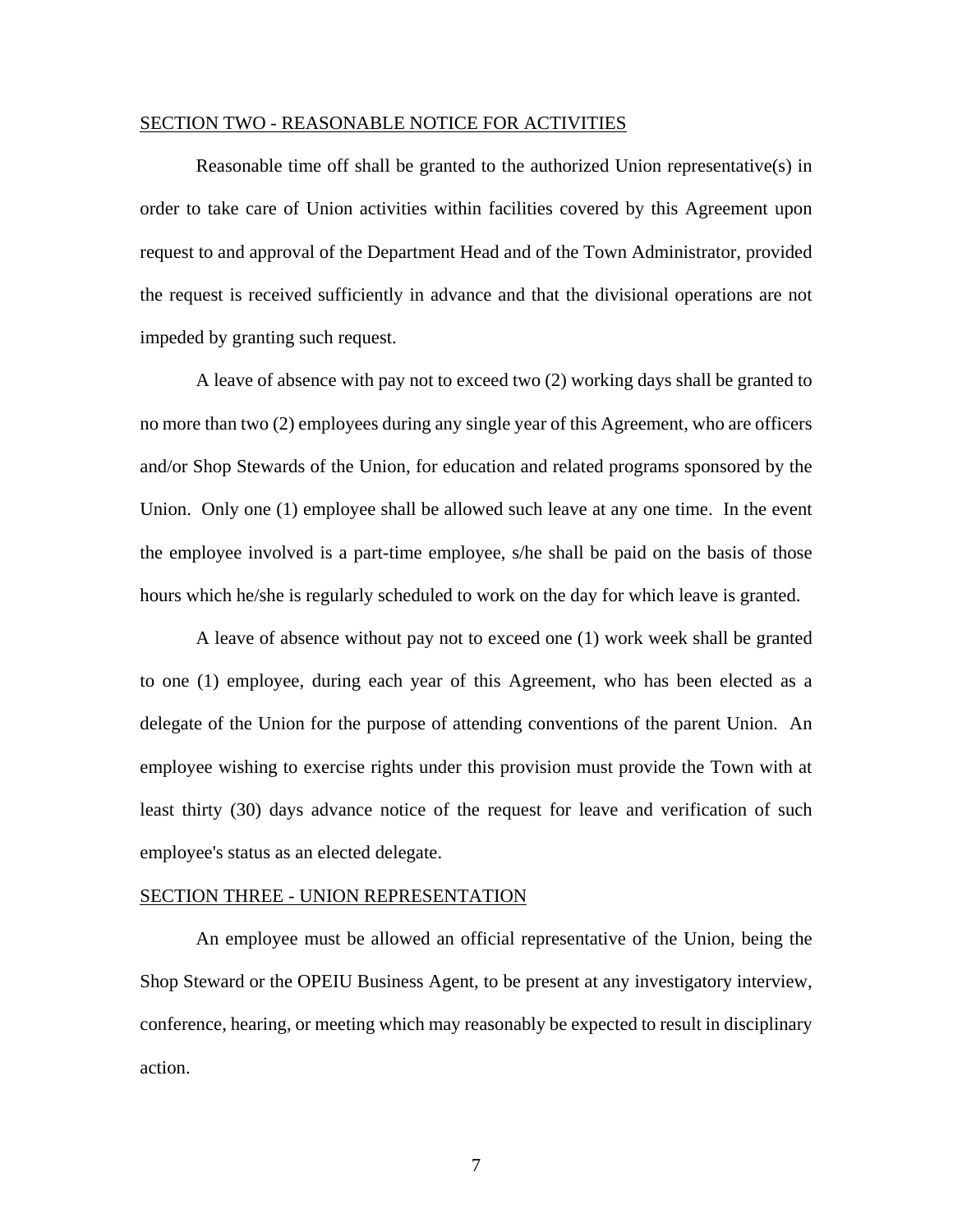#### SECTION FOUR - UNION BULLETIN BOARD

 The Employer shall provide the Union with a bulletin board or use of a bulletin board or a part thereof to be located at a mutually agreeable location within the Town Hall.

# **ARTICLE VI GRIEVANCE AND ARBITRATION PROCEDURE**

 A grievance shall be defined as only a direct and specific violation of a provision of this Agreement. A grievance shall be settled in the following manner:

- STEP 1: The Union representative, with or without the aggrieved employee, must take up the grievance or dispute in writing with the employee's immediate supervisor within eight (8) working days of the date or occurrence giving rise to the grievance (except in cases of wages and compensation in which case the grievance must be raised within ninety (90) days of the date of event or occurrence giving rise to the grievance). The supervisor shall attempt to meet with the employee and the union representative to adjust the matter and shall respond to the steward within three (3) working days.
- STEP 2: If the grievance has not been settled, it must be presented in writing to the Selectmen within eight (8) working days after the supervisor's response is due. The Selectmen shall meet with the employee and the union representative and shall respond to the Union representative in writing within twenty-one  $(21)$  calendar days.
- STEP 3: If the grievance is still unsettled, either party must, within fifteen (15) working days after the reply of the Selectmen is due, by written notice to the other, request arbitration. The arbitration proceeding shall be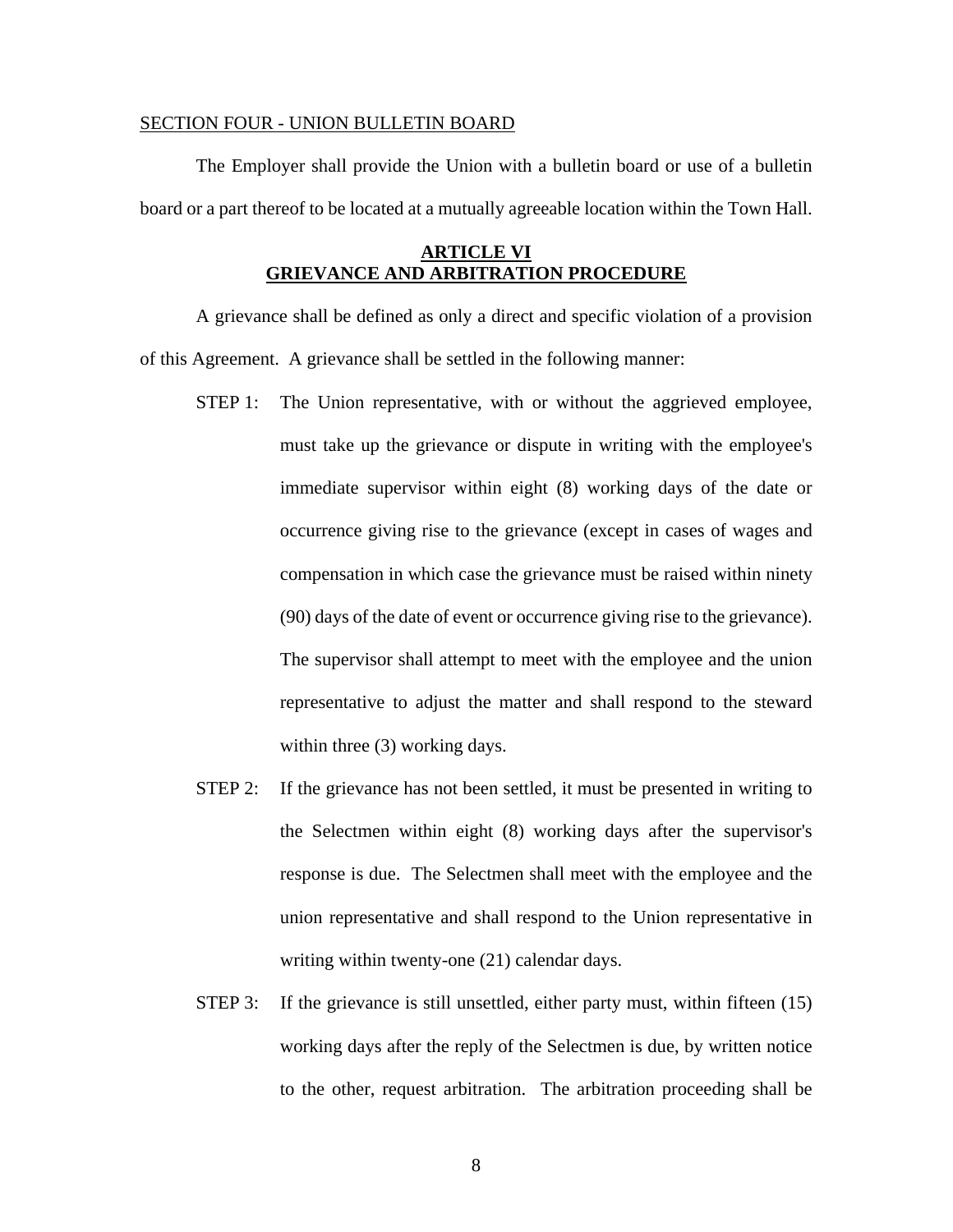conducted by an arbitrator according to the procedure and rules and regulations of the American Arbitration Association.

 Any step or steps in the grievance procedure, as well as time limits prescribed at each step of the grievance procedure, may be waived only by mutual agreement of the parties in writing.

 Meeting dates will be mutually agreed upon by the parties, however, neither party shall unreasonably delay the process.

 The decision of the Arbitrator shall be final and binding on the parties and the Arbitrator shall be requested to issue his/her decision within thirty (30) days after the conclusion of testimony and argument.

 The Arbitrator shall not have the power to alter, amend, modify, add to or subtract from the Agreement.

 The expense for the Arbitrator's services and the proceedings not including attorney fees of the parties shall be borne equally by the Employer and the Union.

 If either party desires a verbatim record of the proceedings, it may cause such a record to be made, providing it pays for the record. If the other party desires a copy of the record, then the total cost of the record will be shared by the parties equally. If the Arbitrator desires a copy of the record, and the other party does not, then the parties will share equally only the cost of providing such copy to the arbitrator.

 Grievances involving disciplinary action shall be processed beginning at the second (2nd) step.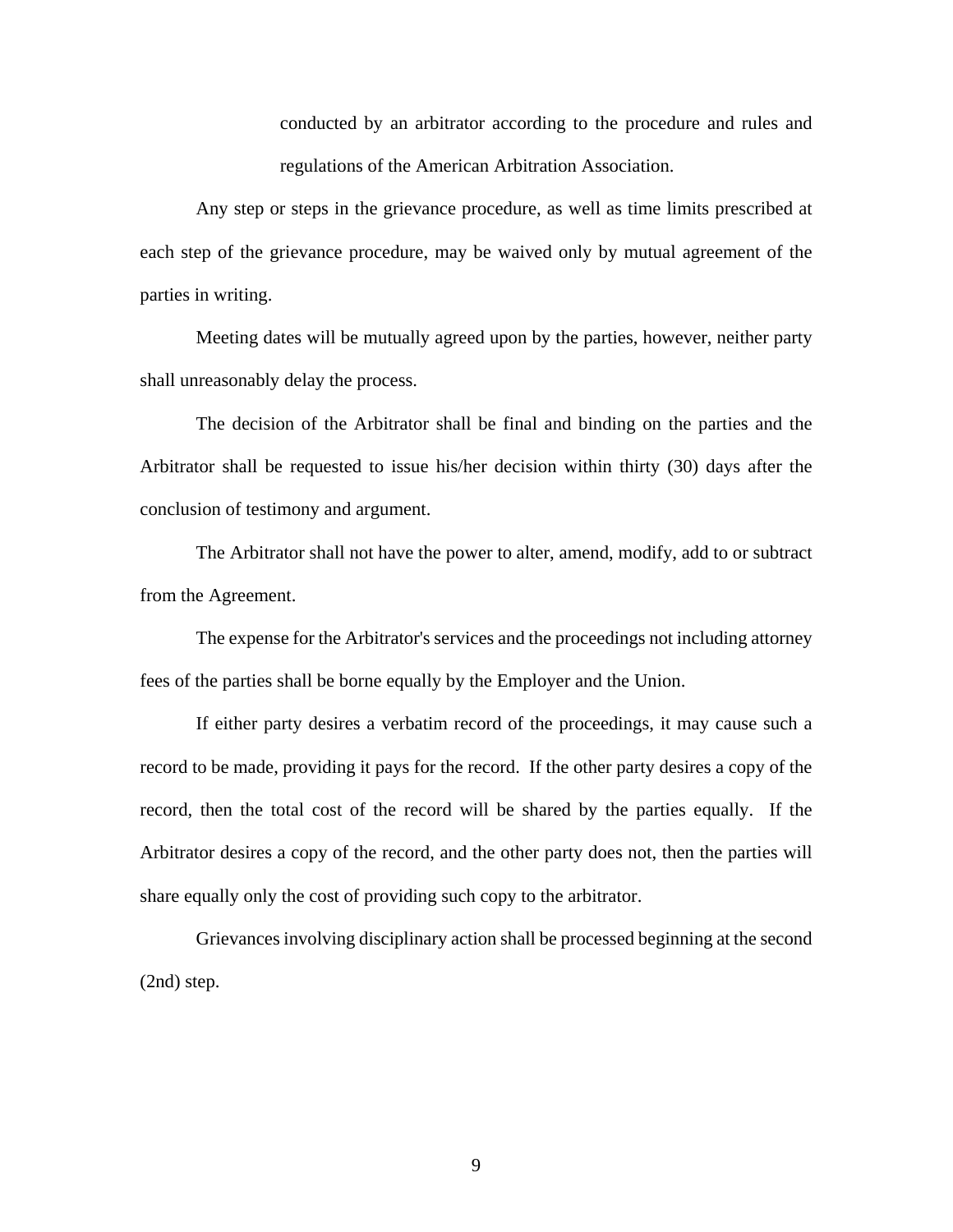## **ARTICLE VII SENIORITY**

 The continuous length of service of the employee in the Town of Whitman shall determine the seniority of the employee. For purposes of this Article, the term "Town of Whitman" includes any position for which the Town of Whitman is considered the employer for purposes of collective bargaining; i.e., the Whitman Public Library, the Department of Public Works, the Fire Department, the Police Department, the Council on Aging, and the Whitman Public Schools prior to regionalization. Time spent working for the Whitman-Hanson Regional School District shall not be considered work in the service of the Town of Whitman.For determining preference in choice of vacation period, the principle of seniority within the department shall control. In all cases of transfers, or increases in the working force, and/or promotions, the principle of senior qualified candidate from within the bargaining unit shall apply.

## **ARTICLE VIIA REDUCTION IN FORCE**

In the event that the Board of Selectmen, in its sole discretion, determines that a reduction in the number of unit positions is necessary, the following principles shall apply:

- A. The Board shall first seek to accomplish the reduction through attrition.
- B. For Level 1 and 2 positions, where a member's position is eliminated or reduced, that member may bump a less senior member in the same or lower level. For Level 3 positions, where a member's position is eliminated or reduced, that member may bump a less senior member in the same level for whose position they are qualified to hold. A Level 3 employee may also bump a less senior member in a lower classification on the basis of seniority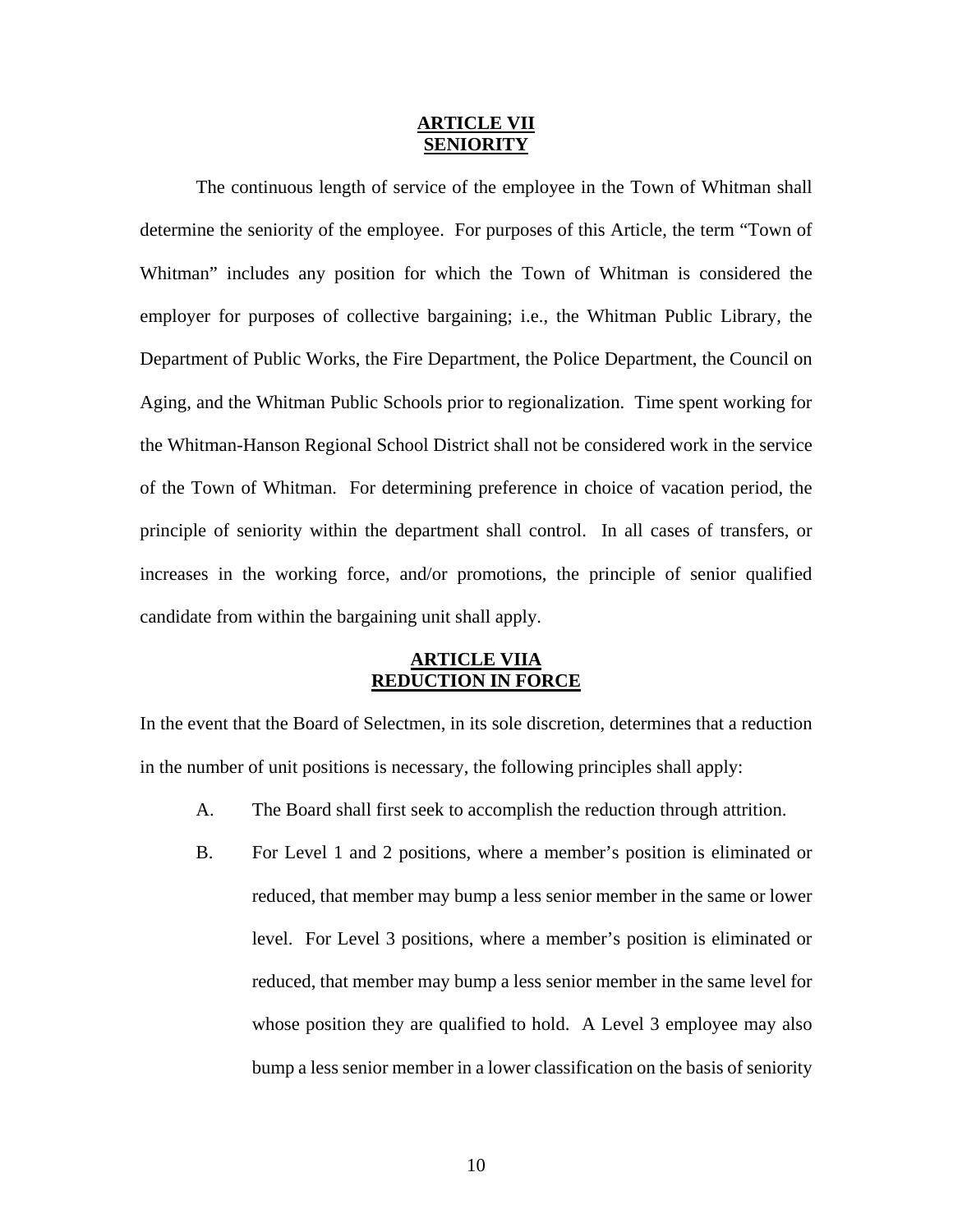alone. Where applicable, the determination of whether a member is qualified for a particular position shall be determined, in the sole judgment of the Board of Selectmen, with the recommendation of the affected department head(s), provided that such judgment is not exercised arbitrarily or capriciously. If the Union contends that the decision of the Board is arbitrary or capricious, it may seek relief through the grievance and arbitration provisions of this Agreement, with the burden of proof on the Union to prove that said decision was arbitrary or capricious.

- C. For bumping purposes, seniority is defined as in Article VII, regardless of full-time or part-time status. Bumping by a part-time employee may not result in job-sharing.
- D. Employees laid off as part of a reduction in force shall have the following recall rights for a period of two (2) years:
	- (1) At the time of lay off, members shall be placed on a recall list in order of seniority;
	- (2) Vacancies shall be filled first by going to the recall list and offering the position to qualified candidates in order of seniority. After all qualified candidates on the recall list have been exhausted the position shall be posted in accordance with Article VIII of the Agreement;
	- (3) A member's salary at the time of recall will be per the then current salary schedule, as per Appendix A of the Agreement. The member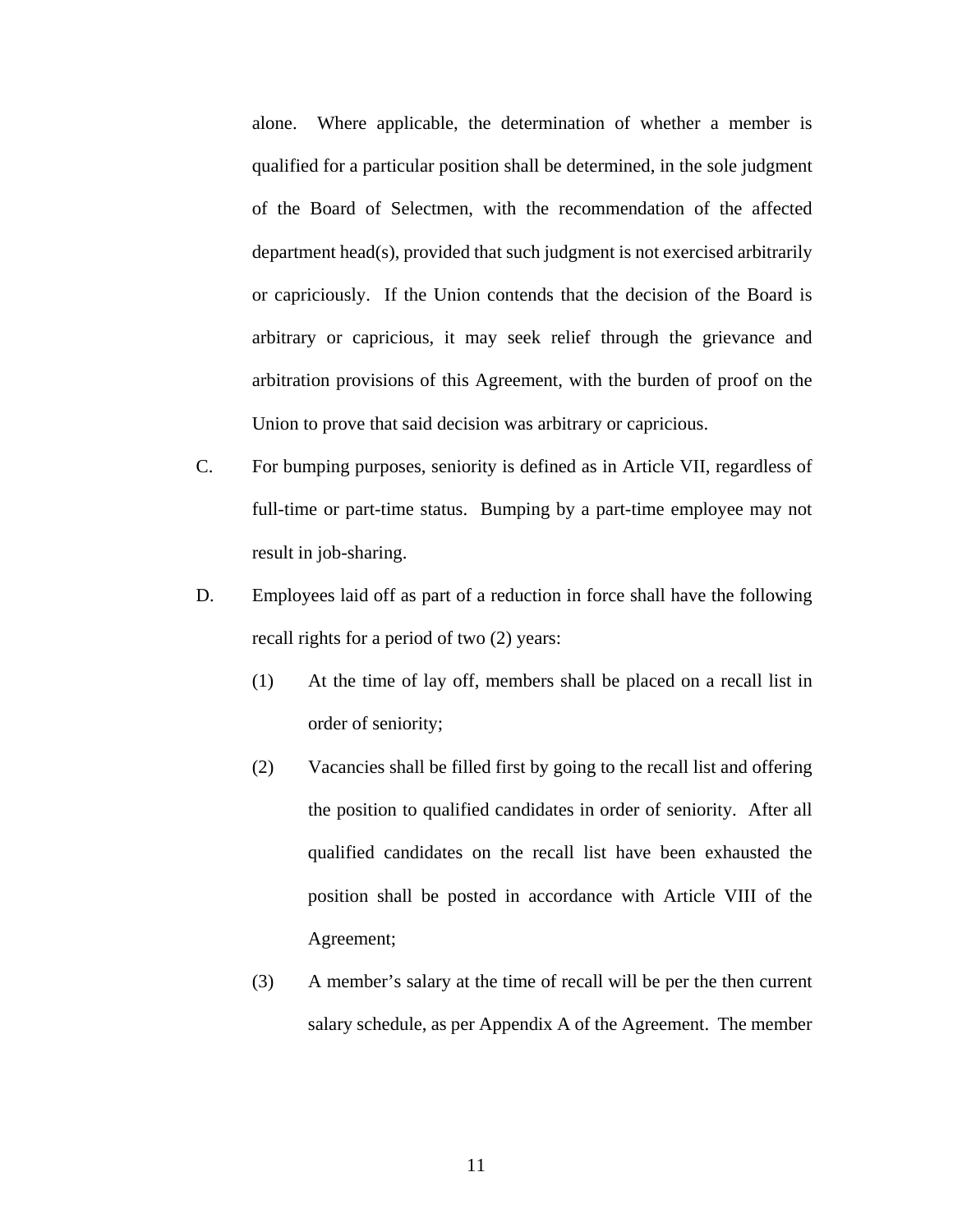shall be placed at the step attributable to his/her years of service in the bargaining unit as of the time of his/her lay off.

(4) For purposes of computing seniority following recall, the member's service prior to lay off shall be included.

# **ARTICLE VIII JOB POSTING AND BIDDING**

When the Town decides to fill a vacancy in a position covered by this Agreement, the vacancy shall be posted in a conspicuous place within the Town Hall, listing the pay, duties and qualifications for the position. The qualifications for the position shall be determined by the Town.

 The notice of vacancy shall remain posted for five (5) working days and employees within the bargaining unit, who have completed their probationary period, may apply to the Board of Selectmen, in writing, within the posting period if interested in the position.

 The appointment to the position shall be made by the Board of Selectmen or its designee. Appointment shall be made to the senior qualified applicant. If no bargaining unit employee is found qualified, the position may be filled from outside the bargaining unit.

 The Board or its designee, or, in those departments with an elected Department Head, the Department Head shall be the sole judge of qualifications, ability and dependability, provided that such judgment is not exercised arbitrarily or capriciously. If the Union contends that the decision of the Board, its designee, or the elected Department Head is arbitrary or capricious, it may seek and obtain relief through the grievance and arbitration provisions of this Agreement, with the burden of proof on the Union to prove that said decision was arbitrary or capricious. Furthermore, any employee junior to the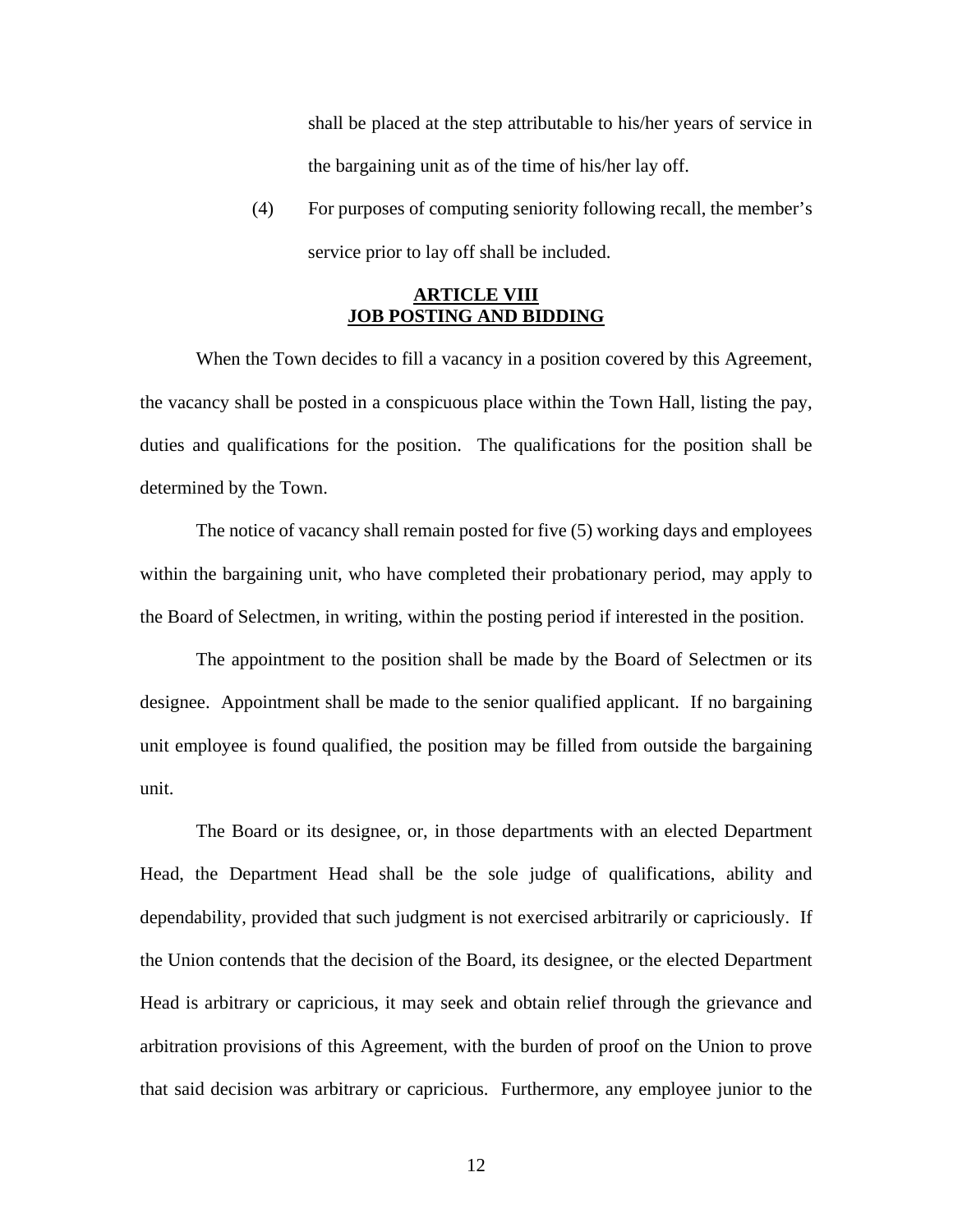employee selected shall not have access to the grievance and arbitration procedure referenced herein.

# **ARTICLE IX CONDITIONS OF EMPLOYMENT**

 There shall be a trial period of three (3) calendar months, at the end of which, the new employee's performance will be reviewed by the Department Head. The three (3) month trial period may be extended at the discretion of the Employer and with the mutual agreement of the Union.

 After a satisfactory review, the new employee will be classified as a regular employee.

 A thirty (30) day extension of the three (3) month trial period may be allowed; however if job performance is still unsatisfactory, the person shall be terminated.

 However, if the person is accepted as a regular employee after the thirty (30) day extension, seniority will be back dated to the initial three (3) month trial period.

# **ARTICLE X WORK WEEK**

#### SECTION ONE - UNIT A

(A) Full-Time Employees

 The regular work week shall consist of a schedule of Monday through Thursday, as follows:

| Monday:    | 8:00 A.M. to 4:00 P.M. with an unpaid lunch hour                                                                                 |
|------------|----------------------------------------------------------------------------------------------------------------------------------|
| Tuesday:   | 8:00 A.M. to 7:30 P.M. with an unpaid lunch hour and a half<br>$(\frac{1}{2})$ hour unpaid break between 4:00 P.M. and 7:30 P.M. |
| Wednesday: | 8:00 A.M. to 4:00 P.M. with an unpaid lunch hour                                                                                 |
| Thursday:  | 8:00 A.M. to 4:00 P.M. with an unpaid lunch hour                                                                                 |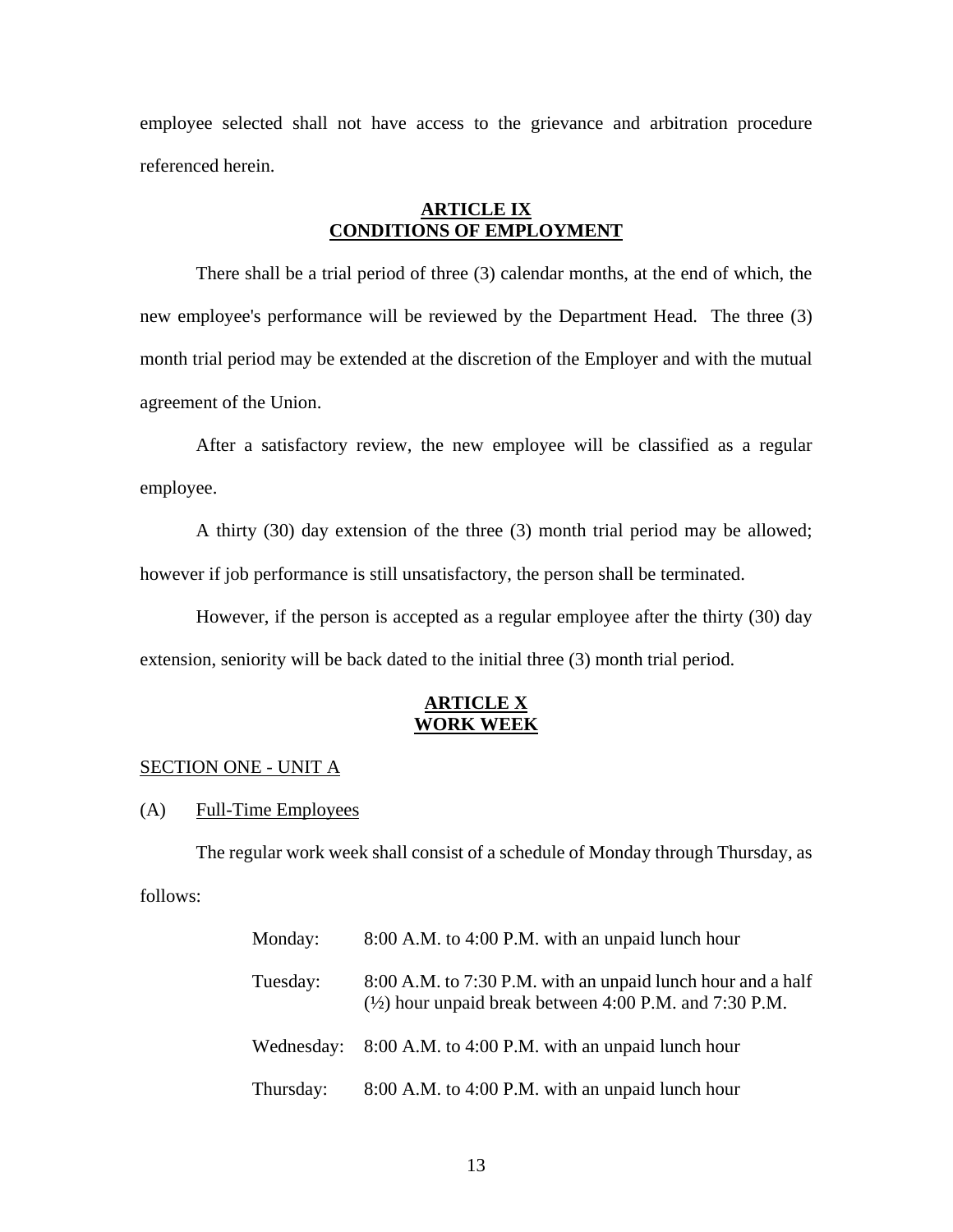Members shall be compensated at the rate of one and one-half (1.5) hours for each hour worked beyond seven (7) hours on Tuesday.

#### (B) Permanent Part-Time Employees

 The actual hours of permanent part-time employees will be determined at the discretion of the Employer within the schedule set forth above at sub-part A.

# SECTION TWO - UNIT B

 The work week for Unit B employees shall be eight (8) hours per day for a total work week of forty (40) hours.

 The normal work week will be Monday through Friday with a starting time at 7:15 a.m. and a quitting time of 4:15 p.m. with a one (1) hour unpaid lunch from 11:45 a.m. to 12:45 p.m. From time to time, the duties for the employee(s) of Unit B may also be performed at other Town-owned buildings.

 Due to governmental schedules from time to time this schedule may vary with advance notice (where feasible, it being understood that notice is not feasible in emergency situations) to the employee. At the discretion of the Selectmen or Town Administrator, in order to have custodial coverage for official Town business at the Town Hall or other Town-owned buildings on evenings and weekends, the starting and quitting times may be changed to assure the orderly conduct, cleanliness and proper maintenance of the Town Hall.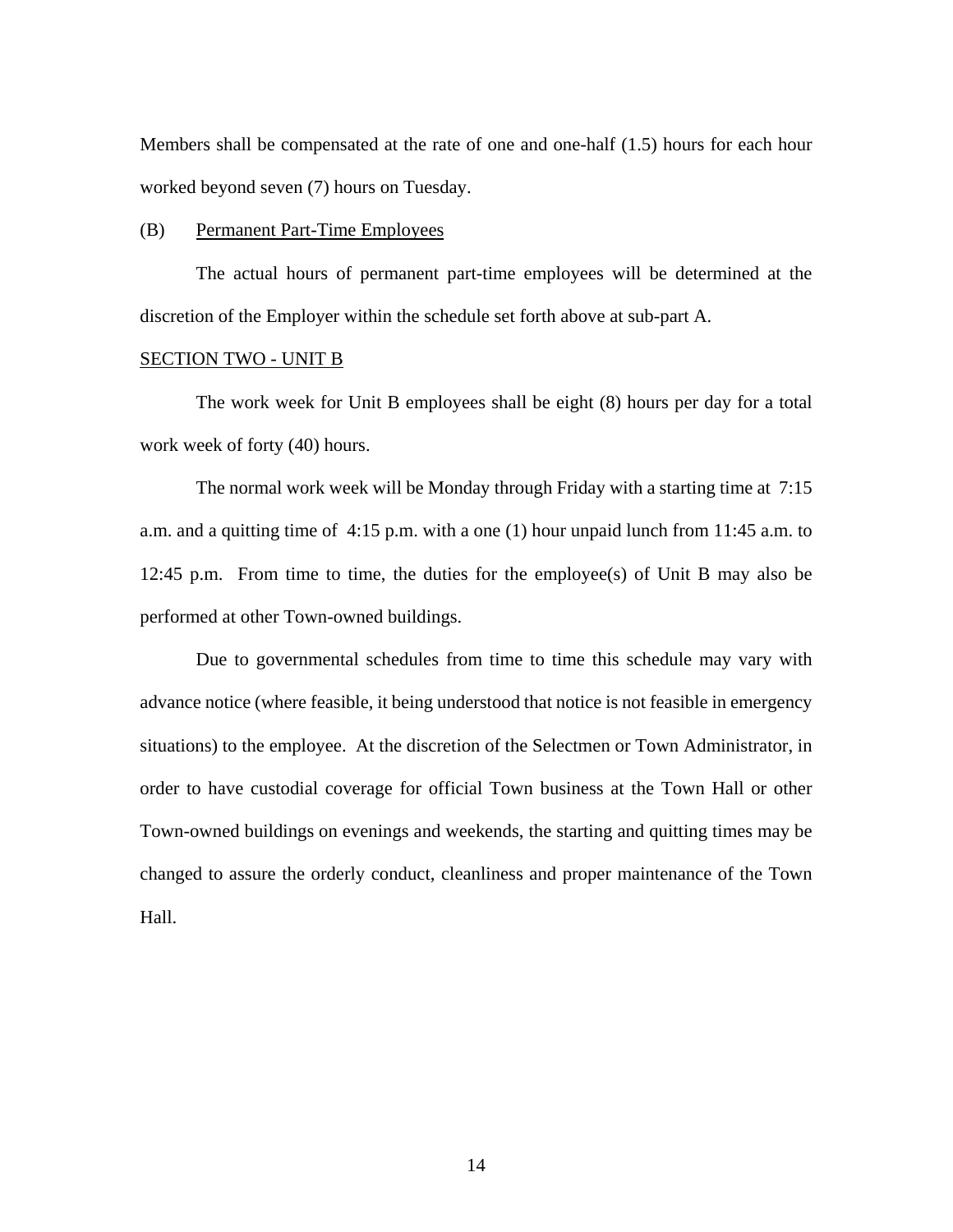## **ARTICLE XI CALL BACK AND OVERTIME**

 Any Unit B employee called back to work after having completed his/her assigned work and left his/her place of employment and before his/her next regularly scheduled starting time, shall be paid at the rate of 1.5 times the normal rate of pay for all hours worked on recall, with a minimum guarantee of two and one-half (2.5) hours.

 In the event a Unit B employee is required to work overtime to remove snow and ice, the overtime rate for such work shall be two (2) times the base hourly rate for such work performed on overtime.

# **ARTICLE XII HEALTH AND WELFARE**

A. Contingent upon Town Meeting approval, effective July 1, 2006, the Town shall pay 75% of the premiums for the health benefit plan available to employees, except that in no event shall the Town portion of said premium exceed \$9,500.00 per fiscal year for any employee.

B. Effective January 1, 2018 or such time as all other Town collective bargaining units agree, whichever is later, the Town agrees to pay sixty-five percent (65%) of the premium for the health insurance plan(s) available to Town employees, regardless of the cap set forth at Section A above.

C. Effective as of the date that the provisions of Section B, above, become effective, no new enrollees will be admitted to the so-called "Legacy" plans currently offered by the Town, being the Blue Care Elect PPO Traditional, the Network Blue HMO Traditional, and the Harvard Pilgrim Health Care HMO Traditional plans. For purposes of this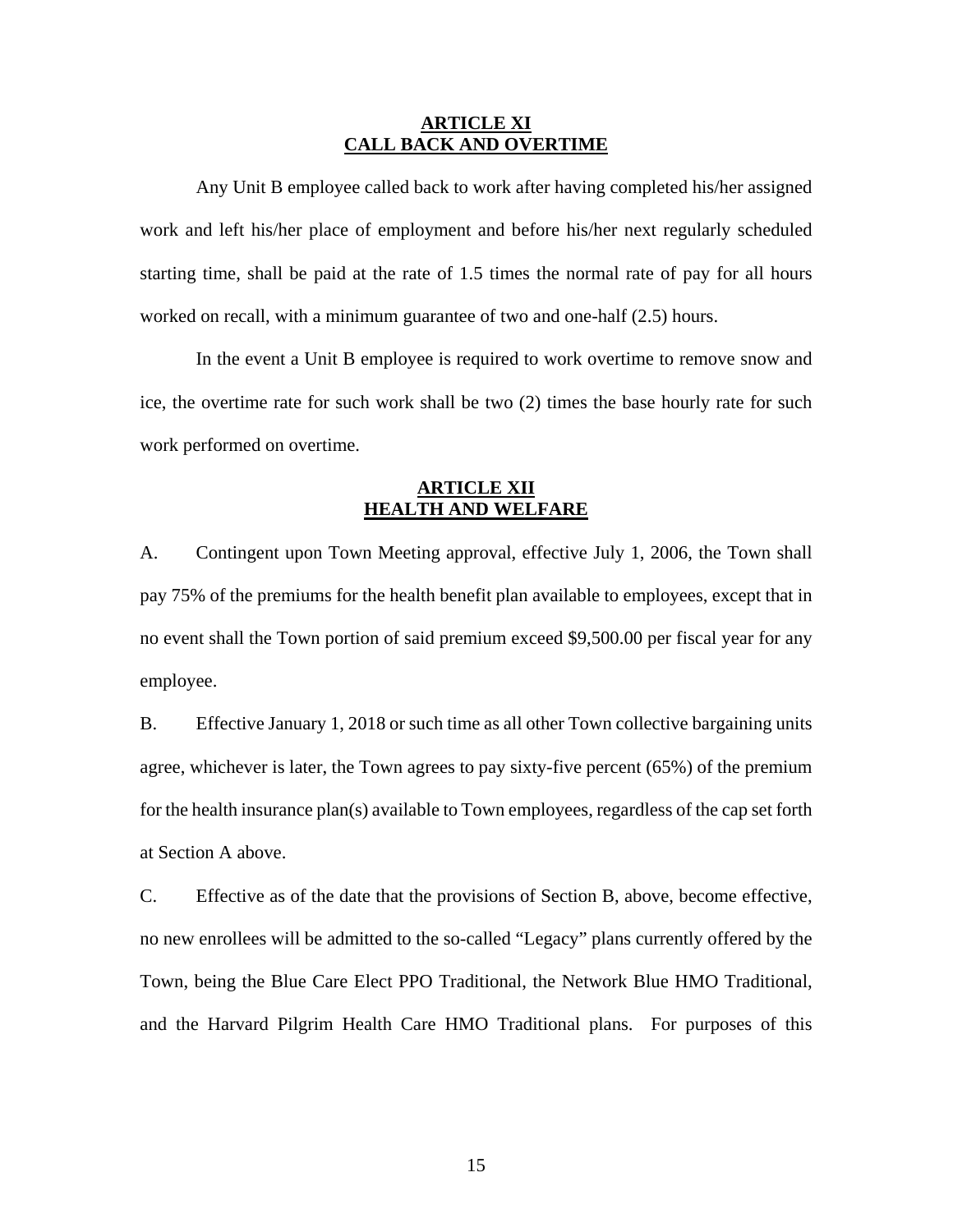provision the term "new enrollee" shall mean an employee who was not enrolled in the plan as of the implementation date referenced at Section B.

D. The Town shall offer dental insurance to employees covered under this contract with no Town match. Payment for said dental insurance is the sole responsibility of the employee.

 $E.$  The Town agrees to pay fifty percent (50%) of the cost of the premium for a group life insurance policy offered to employees through the Town.

# **ARTICLE XIII REST PERIOD**

 All employees' work schedules shall provide for a fifteen (15) minute rest period during each one-half shift.

The time of said rest period is to be determined solely by the Department Head.

# **ARTICLE XIV VACATION LEAVE**

# SECTION ONE - FULL-TIME EMPLOYEES

The employee's anniversary date of employment shall be used in determining

eligibility for paid vacation leave in accordance with the following schedule:

| On completion of $six(6)$ months of service<br>up to one (1) year of service $-$        | One (1) work week per year.    |
|-----------------------------------------------------------------------------------------|--------------------------------|
| On completion of One (1) year of service through<br>three $(3)$ years of service -      | Two (2) work weeks per year.   |
| On completion of Four (4) years of service through<br>seven (7) years of service -      | Three (3) work weeks per year. |
| On completion of Eight (8) years of service through<br>fourteen (14) years of service - | Four (4) work weeks per year.  |
| On completion of Fifteen (15) years of service<br>and over -                            | Five (5) work weeks per year.  |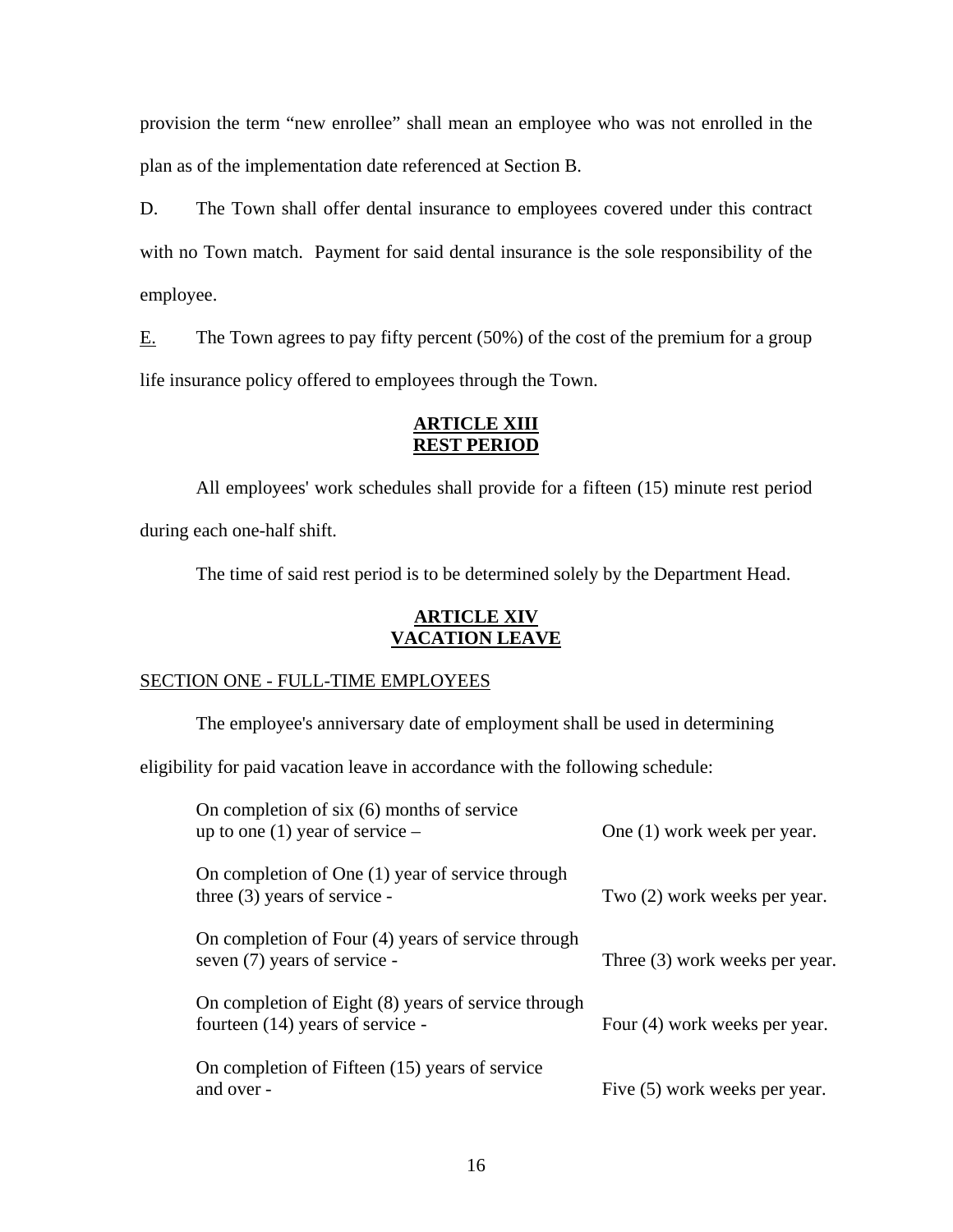Employees will be credited with their vacation time allotment on July  $1<sup>st</sup>$  of each year based upon their years of service as of July 1. In the years one, four, eight and fifteen, if the additional week earned that year cannot be used due to departmental work load and work flow, at the request of the department head, the Personnel Director may approve carry-over of that week to the next fiscal year, but that week must be used in the year in which it is carried over.

#### SECTION TWO - PERMANENT PART-TIME EMPLOYEES

(A) Permanent part-time employees shall be eligible for paid vacation leave at the intervals set forth above at Section One, but the number of days of vacation leave at any interval will be pro-rated according to the hours worked in the previous year by the parttime employee in proportion to hours worked per year in a full-time schedule.

 EXAMPLE: After four (4) years of service, a permanent part-time employee who works half as many hours annually as does a full-time employee, will receive one and onehalf work weeks vacation leave.

(B) Part-time Employees promoted to full-time positions shall have their part-time hours pro-rated when computing full-time years worked for vacation allowance.

#### SECTION THREE - CARRY OVER OF VACATION

 Employees may carry over up to one (1) week of vacation to the next fiscal year where:

- a. the employee has used his/her best efforts to take the vacation within the year granted;
- b. there is good reason (as so determined at the sole discretion of the Employer) for the employee's failure to take such vacation within the year granted; and,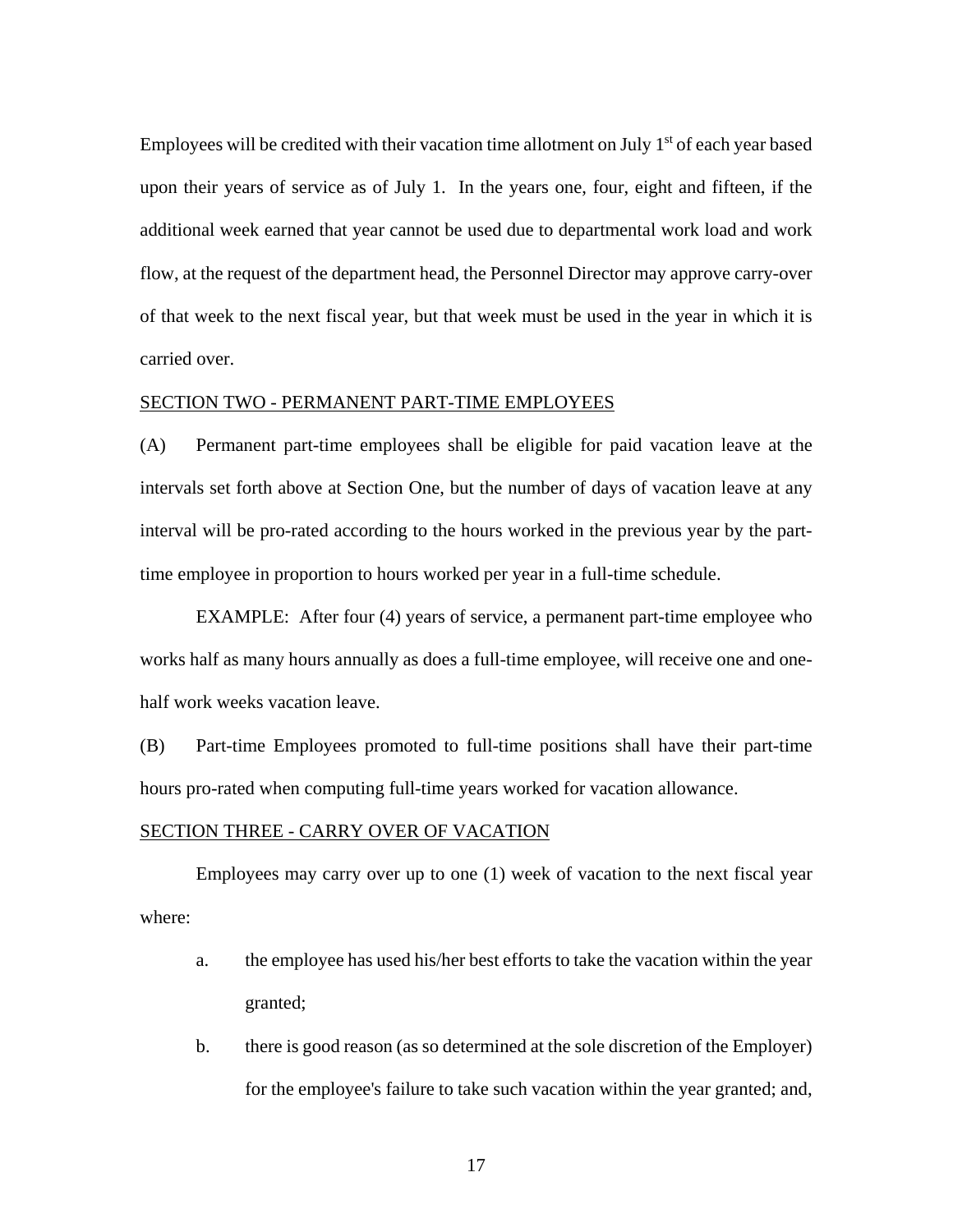c. the employee notifies the Department Head of his/her request to carry over one week of vacation by June 15 and the Department Head, in his/her sole discretion, approves the request.

#### SECTION FOUR - PAYMENT FOR ACCRUED VACATION TIME

 An employee shall be paid for accrued, credited vacation in lieu of time off, for which he/she would be eligible, only when his/her employment terminates as follows:

- (a) voluntary termination of employment;
- (b) layoff;
- (c) death, in which case, vacation pay due shall be paid to the surviving beneficiary(ies) so designated by the employee or the estate of the deceased employee.

#### SECTION FIVE

 Holidays (as defined by Article XVIII, Section One of this Agreement) or bereavement (as to which the Employee is entitled to leave under Article XVI hereof) occurring during an employee's vacation will be considered as such and not vacation time off.

## **ARTICLE XV JURY LEAVE**

 An Employee called for jury duty shall be paid the difference between his/her regular pay and the compensation received by him/her as a juror, exclusive of travel allowance.

 An Employee summoned as a witness on behalf of the Town shall be granted leave and paid the difference between his/her said regular pay and his/her witness fees, exclusive of travel allowance.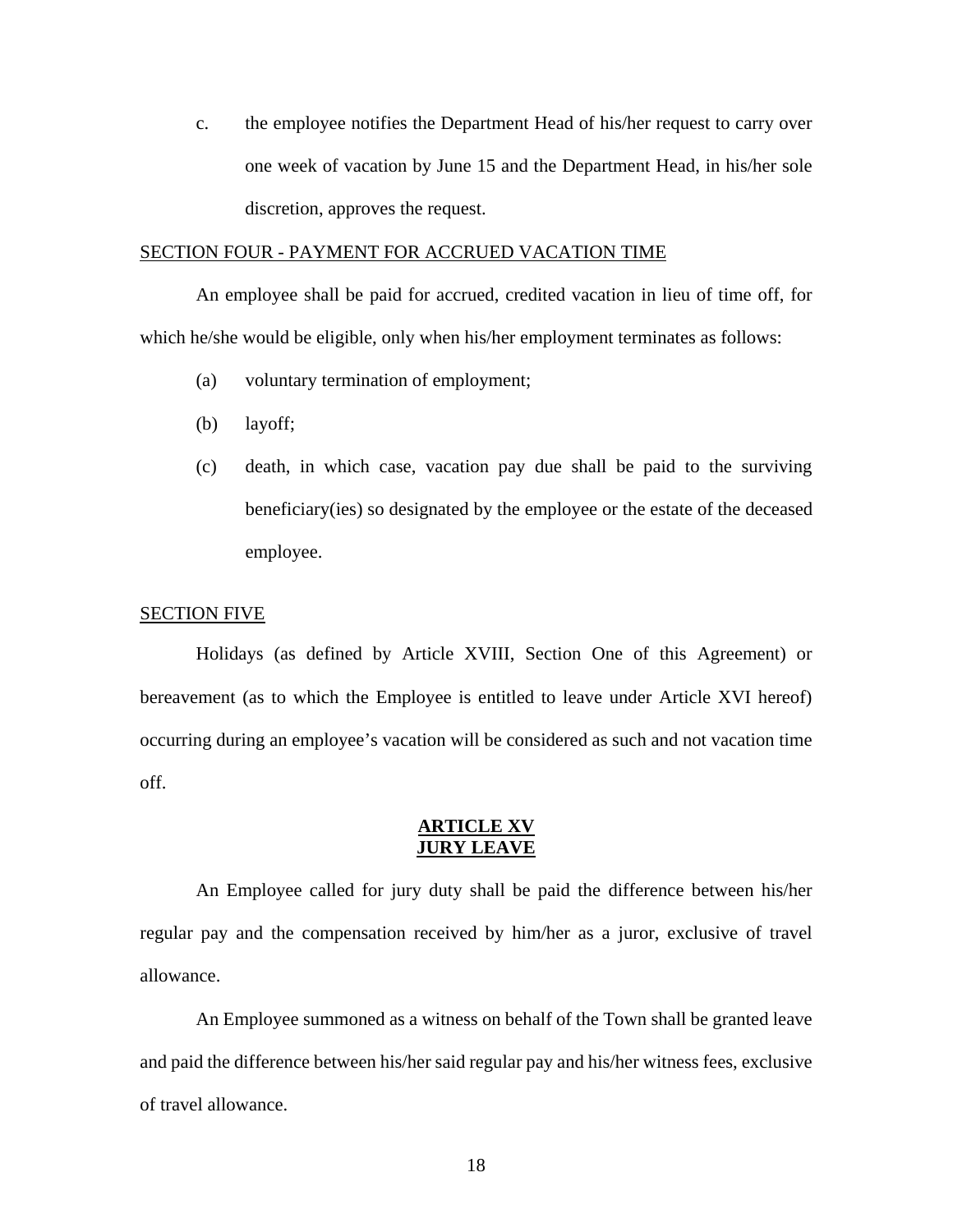## **ARTICLE XVI FUNERAL/BEREAVEMENT LEAVE**

 In the event of the death of an employee's spouse, domestic partner, child or stepchild, he/she will be granted leave with pay up to five (5) working days.

 In the event of the death of other members of the immediate family, they will be granted leave with pay in the amount of up to three (3) working days.

 In the event of the death of an aunt, uncle, niece or nephew, an employee will be granted leave with pay for one (1) day.

Such leave shall not be charged to sick leave or vacation leave.

 For purposes of the above provisions, the term "immediate family" is defined as mother, father, step-parents, brother, sister, step-siblings, grandchild, son-in-law, daughterin-law, brother-in-law, sister-in-law, father-in-law, mother-in-law, grandparent and/or any relative living in the immediate household.

 Additional bereavement leave may, when necessary, be granted by the Department Head with the approval of the Board of Selectmen.

# **ARTICLE XVII SICK LEAVE AND LEAVE OF ABSENCE**

### A. General Provisions

 Employees are entitled to a maximum of fifteen (15) days sick leave per fiscal year. Each permanent full-time employee hired during the fiscal year shall be credited with paid sick leave at the rate of one and one quarter  $(1 \frac{1}{4})$  days per month of continuous employment with the Town, to a maximum of fifteen (15) days per year (or 105 hours) with such leave to begin after thirty (30) days from the date of employment. For purposes of this article, a day shall be defined as a seven (7) hour period. Sick leave, based on the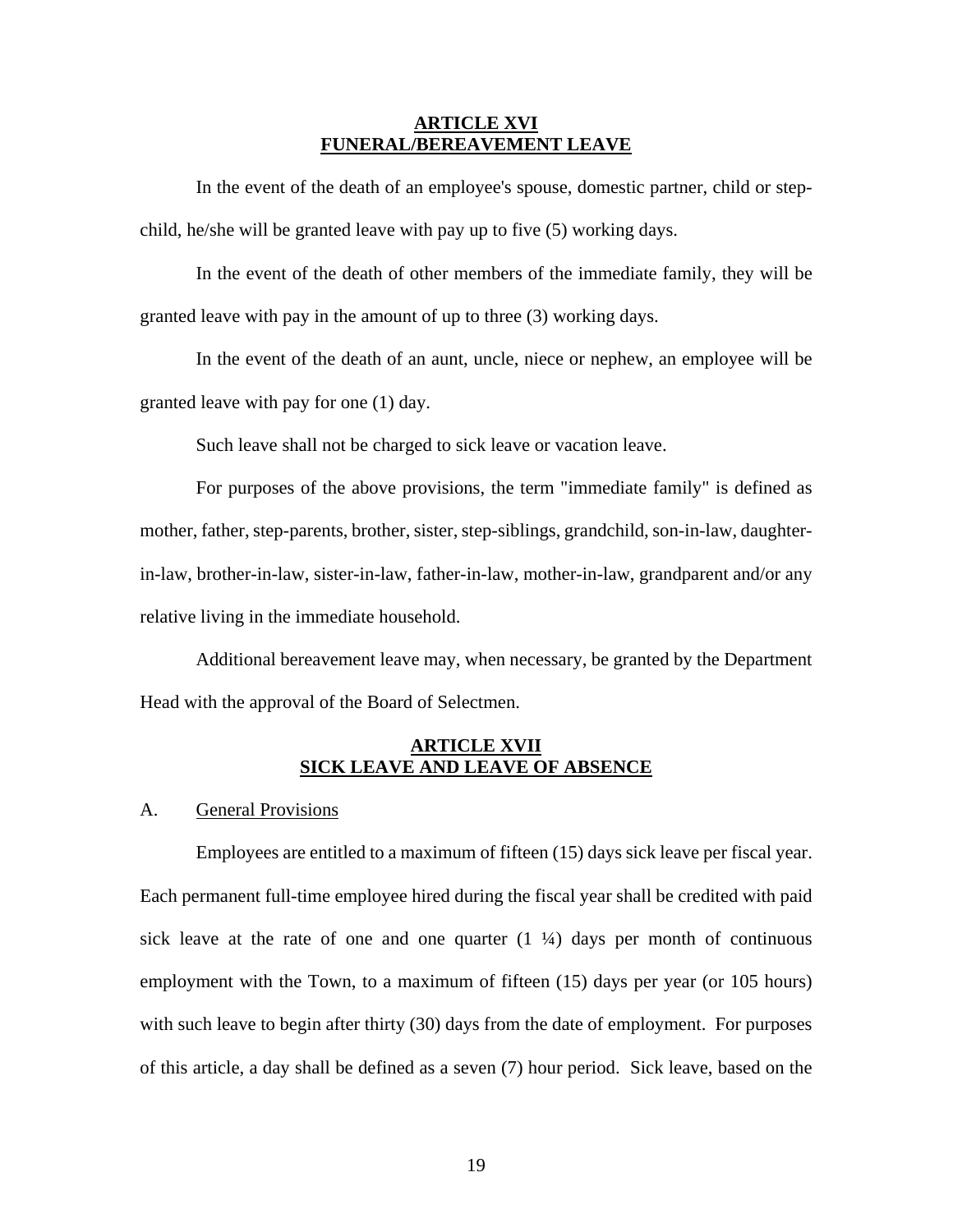schedule set forth above, shall be pro-rated for permanent part-time employees according to the hours worked per month by the part-time employee in proportion to the hours worked per month in a full time schedule. Sick leave may be used at any time during the year but only to the extent of sick leave earned in accordance with the following rules:

 An employee who is unable to report to work due to sickness shall call the appropriate Department Head stating the extent of the illness and, if possible, the number of days he/she expects to be out. Sick leave benefits will depend upon compliance with this rule. The Town shall have the right to request proof of illness in the form of a note from a physician or through some other means acceptable to the Town at its sole discretion.

Accumulation of sick leave will not be permitted.

Vacation allowance may be used for sick leave.

 Sick leave may be considered to be absence from duty without loss of pay for the following reasons, subject to the approval of the Town:

- (a) Illness or injury, except where directly traceable to employment by an individual or entity other than the Employer.
- (b) When an employee is required to undergo medical, optical or dental treatment when such treatment cannot be accomplished on off duty hours.
- (c) When serious illness of an employee's immediate family requires his/her personal attendance.
- (d) When an employee is absent from work because of a job-related illness or injury for which he/she is entitled to workmen's compensation; however, in this event the sick leave payments made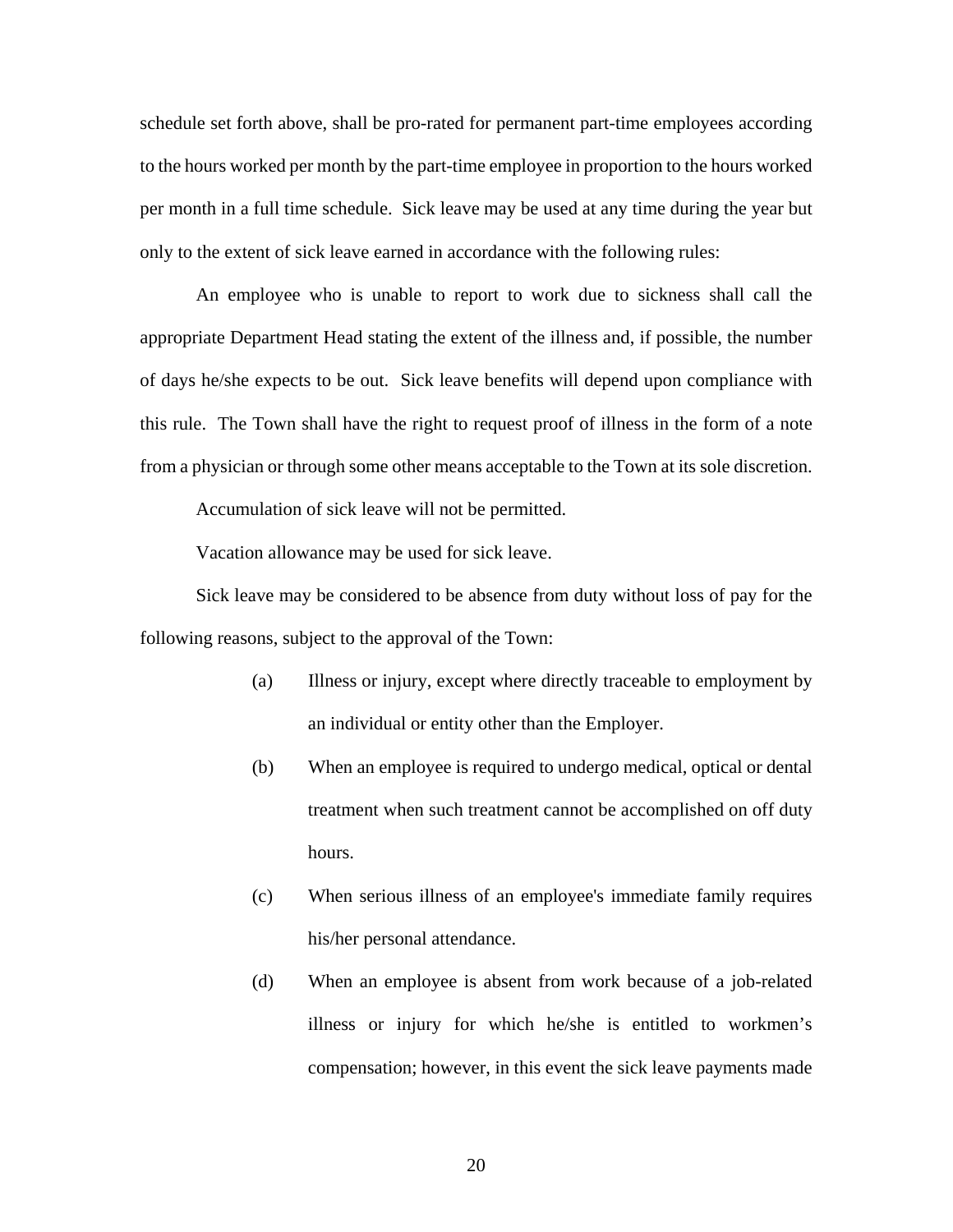to the employee (a) shall be limited to the difference between the regular wage of the employee and the sum to which the employee is entitled on a weekly basis under workmen's compensation law, and (b) shall be made only for the first ninety (90) days of the disability, and, after the first thirty (30) days thereof, only to the extent that the employee is not entitled to payment therefore under the terms of any applicable disability insurance coverage maintained by the Town.

 A physician's certificate of illness may be required from an employee by the Town in the case of repeated absence or an absence which continues for more than three (3) days, when abuse is reasonably suspected, before paid sick leave is granted under the provisions of this Article.

 Injury, illness or disability self-imposed, or resulting from the use of alcohol or drugs shall not be considered a proper claim for leave under this Article except that an employee who is under the care of a physician and participating in an acceptable rehabilitation program and is no longer using drugs or alcohol will be eligible for leave under this Article.

 Each employee shall be entitled to a lump sum payment of fifty percent (50%) of sick leave accumulated by the employee to June 30, 2000, up to a maximum of sixty (60) days. This payment shall be made on or about May  $16<sup>th</sup>$ , 2002. The remaining sick leave to which the employee was entitled – including the sick leave accumulated prior to July 1, 2000 – and for which the employee is not compensated hereunder shall be deposited in the sick leave bank established under Paragraph (B) hereof upon completion of the buy-out.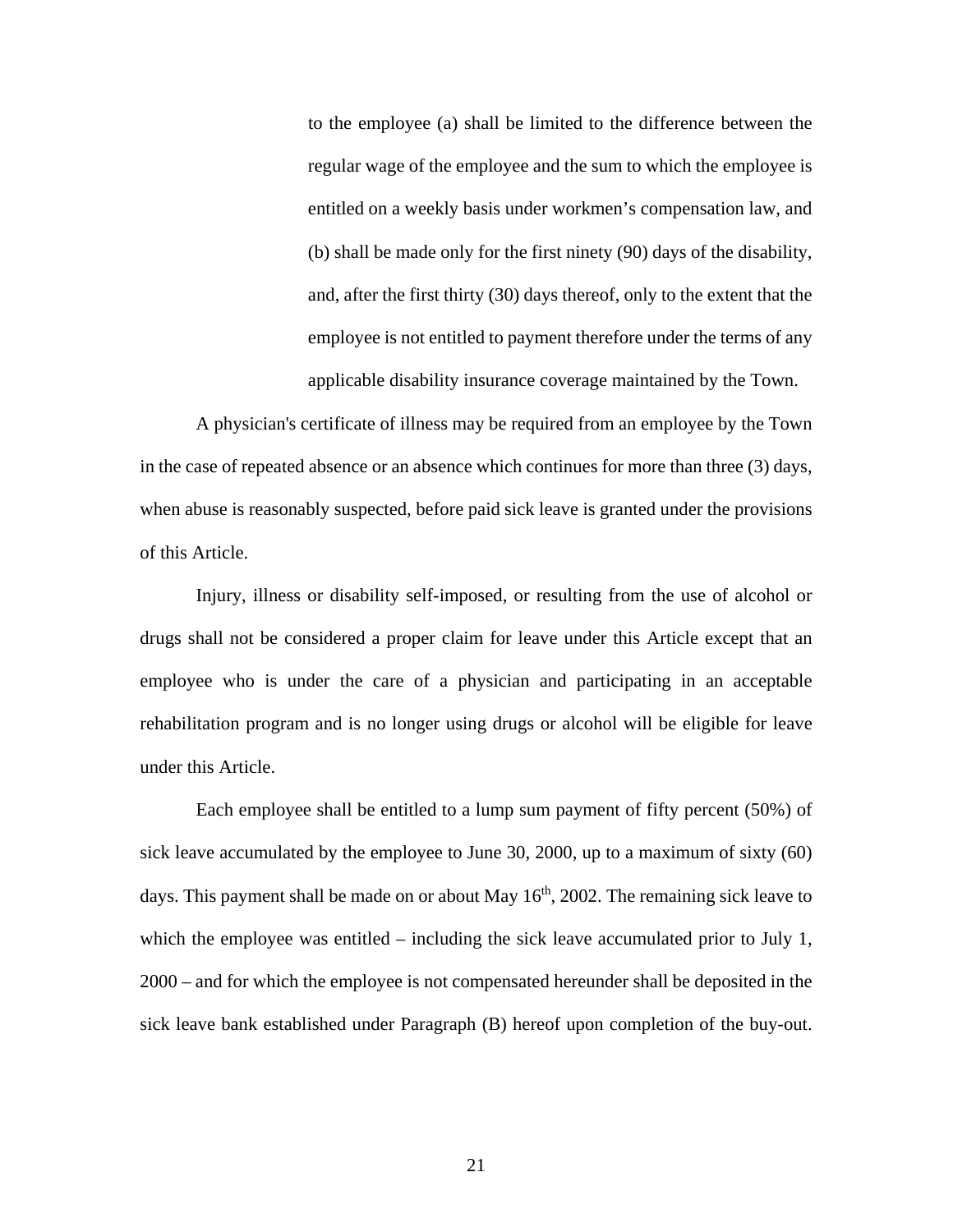No accumulation of sick leave, or other right to compensation in lieu thereof, shall be permitted.

 Employees injured on the job and receiving Workmen's Compensation may on request be granted sick leave allowance to make up the difference between their regular wages and the amount received from Workmen's Compensation, provided they have sufficient sick leave credit.

#### B. Sick Leave Bank

 A sick leave bank shall be established whereby Town of Whitman employees working under this Agreement, in event of a protracted injury or illness, may apply to draw up to a maximum of the greater of (a) sixty (60) work days, or (b) the number of work days until any applicable disability insurance maintained by the Town for the employee becomes operative and effective. For this purpose, the Town shall maintain long-term disability insurance coverage for the benefit of the employees. The coverage shall become effective a maximum of ninety (90) days from the date of a non-work-related injury or illness. It shall insure the employee for two-thirds of the regular pay or wage of the employee for the period covered. If and when circumstances make purchase of such coverage for the employees no longer practical or feasible, the parties agree to discuss and consider alternatives thereto. All written requests for withdrawal from the bank must be accompanied by the reason, and approval will be made by a sick leave bank committee consisting of two members designated by the Union, and one member of the Board of Selectmen, or the Town Administrator as appointed by the Board of Selectmen, within ten (10) working days of the request. Approval will be determined by a simple majority vote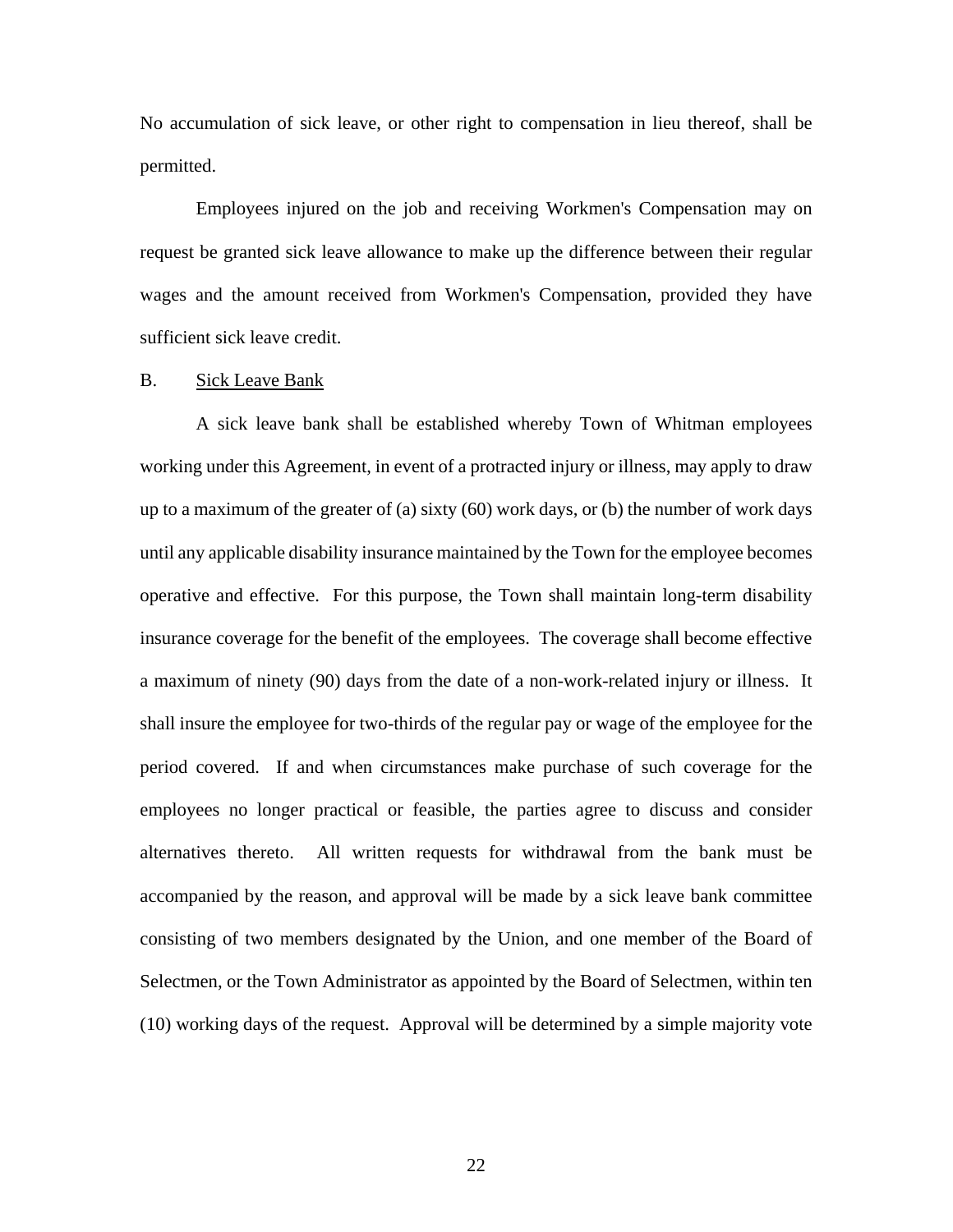of the committee. Determinations made by sick leave bank committee shall not be subject to the grievance provisions of this Agreement.

 The following criteria shall be used by the committee in administering the bank and in determining eligibility and amount of leave:

- 1.) adequate medical evidence of serious illness or injury;
- 2.) prior utilization of all vacation and eligible sick leave;
- 3.) there must be no prior sick leave abuse by the applicant;
- 4.) illness or injury must not be as a result of employment other than for the Town of Whitman;
- 5.) the sick leave bank may be used to supplement workmen's compensation, or any other insurance compensation, up to 100% of the employee's regular salary.
- 6.) the number of days requested from the bank must be specified at the time of initial request and may not exceed thirty (30) days for each individual request, except as otherwise specifically permitted under the provisions of this Article.
- 7.) any request for an extension of days after the initial request from the bank will be reviewed by the sick leave bank committee and considered pursuant to the provisions of this section;
- 8.) sick leave bank time may not be used to cover time spent in any drug or alcohol rehabilitation program.

 The number of days left in the bank will be cumulative from year to year not to exceed six hundred (600) days.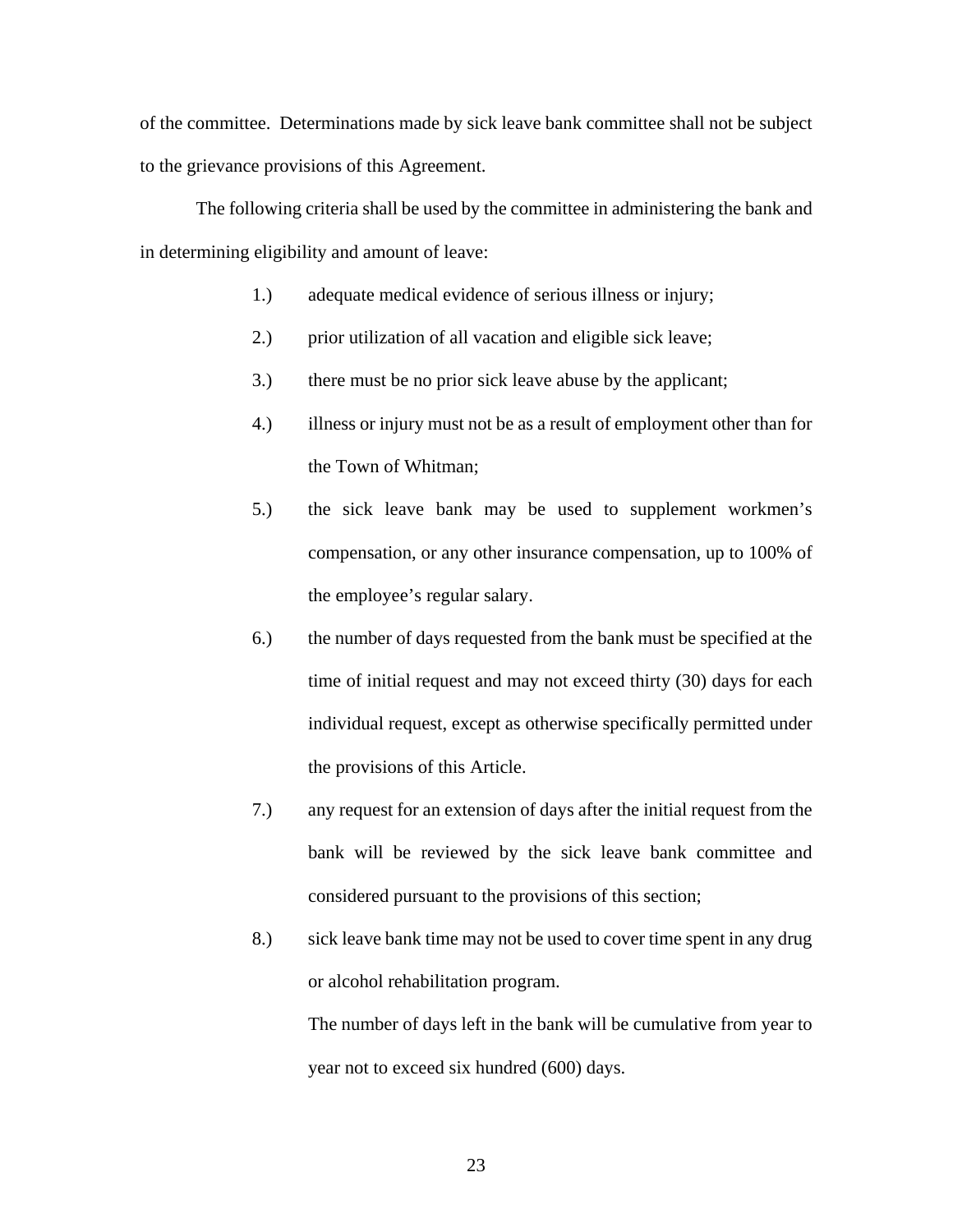9.) In order to promote the sick leave bank, and to encourage regular attendance, the following incentives will be available to employees each year:

| 0 absences during the year | buy back five (5) sick days  |
|----------------------------|------------------------------|
| 1 absence during the year  | buy back four (4) sick days  |
| 2 absences during the year | buy back three (3) sick days |
| 3 or more absences         | no annual buy back           |

With the exception of funeral leave, personal leave, jury duty and vacation time, any absence for any reason shall be included for purposes of computation of the above incentive payments. In consideration for such payments, all of an employee's unused sick days remaining at the end of each fiscal year shall be deposited to the sick leave bank until said bank is full.

## C. Return to Work

 The Town may, at its expense and from time to time, require the examination, by a physician selected by it, of any employee who is absent from work and who is receiving sick leave or disability insurance benefits. Any employee certified by such physician to be able to perform any of the customary work tasks of the office to which assigned may be required by the Department Head to resume work for that department, in accordance with the following procedures:

a. If, upon notification from the Town Administrator of the determination of the physician selected by the Town, the employee disagrees therewith, he/she may, at his/her expense and within two weeks of such notification, obtain an examination by a physician of his/her selection. Within two weeks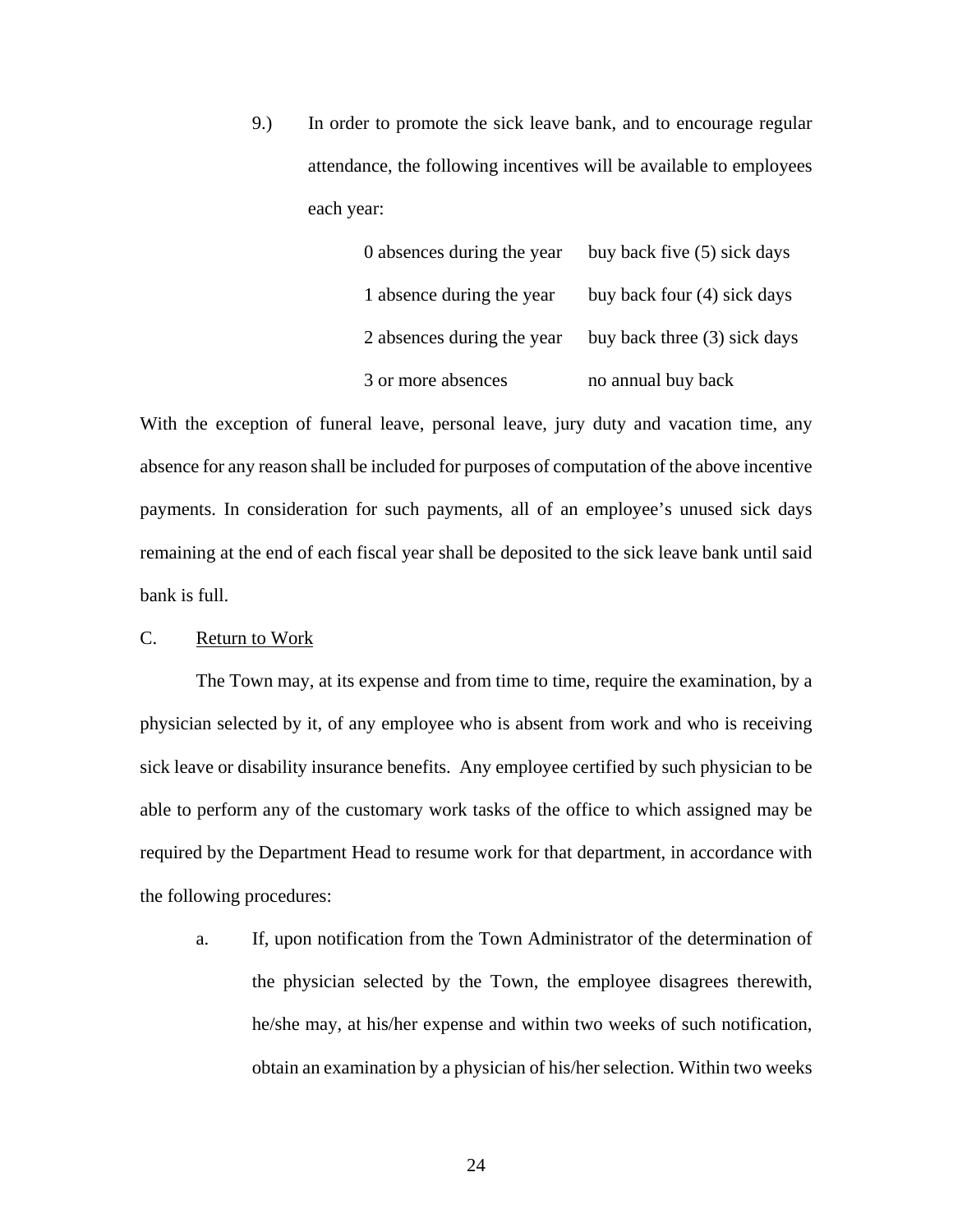of such examination, the physician selected by the employee shall notify the Town Administrator whether or not, and if so, to what degree and in what general capacities, the employee is fit to return to work with the Town

- b. If the report of the employee's physician supports a return to work, the employee shall forthwith report to the Department to which assigned.
- c. If the report of the employee's physician does not support such a return to work, the Town's physician and the employee's physician shall then jointly, within two weeks, select a neutral physician who is trained in the specialty which diagnoses and/or treats the condition of the employee. The neutral physician shall, within one week of his/her designation as neutral physician, examine the employee at the expense of the Town, and, within one week thereafter, shall notify the Town Administrator whether or not, and if so, to what degree and in what general capacities, the employee is fit to return to work with the Town.
- d. If the report of the neutral physician supports a return to work, the employee shall forthwith report to the department to which assigned.
- e. Each physician who examines the employee hereunder shall first be provided by the Town with a detailed statement and description of the physical requirements of the tasks of the Department to which the employee can be assigned.

D. (A) An employee shall be granted at his/her request, an unpaid leave of absence of up to one (1) year for health reasons to the extent that such leave is medically necessary and is substantiated by documentation satisfactory to the Employer.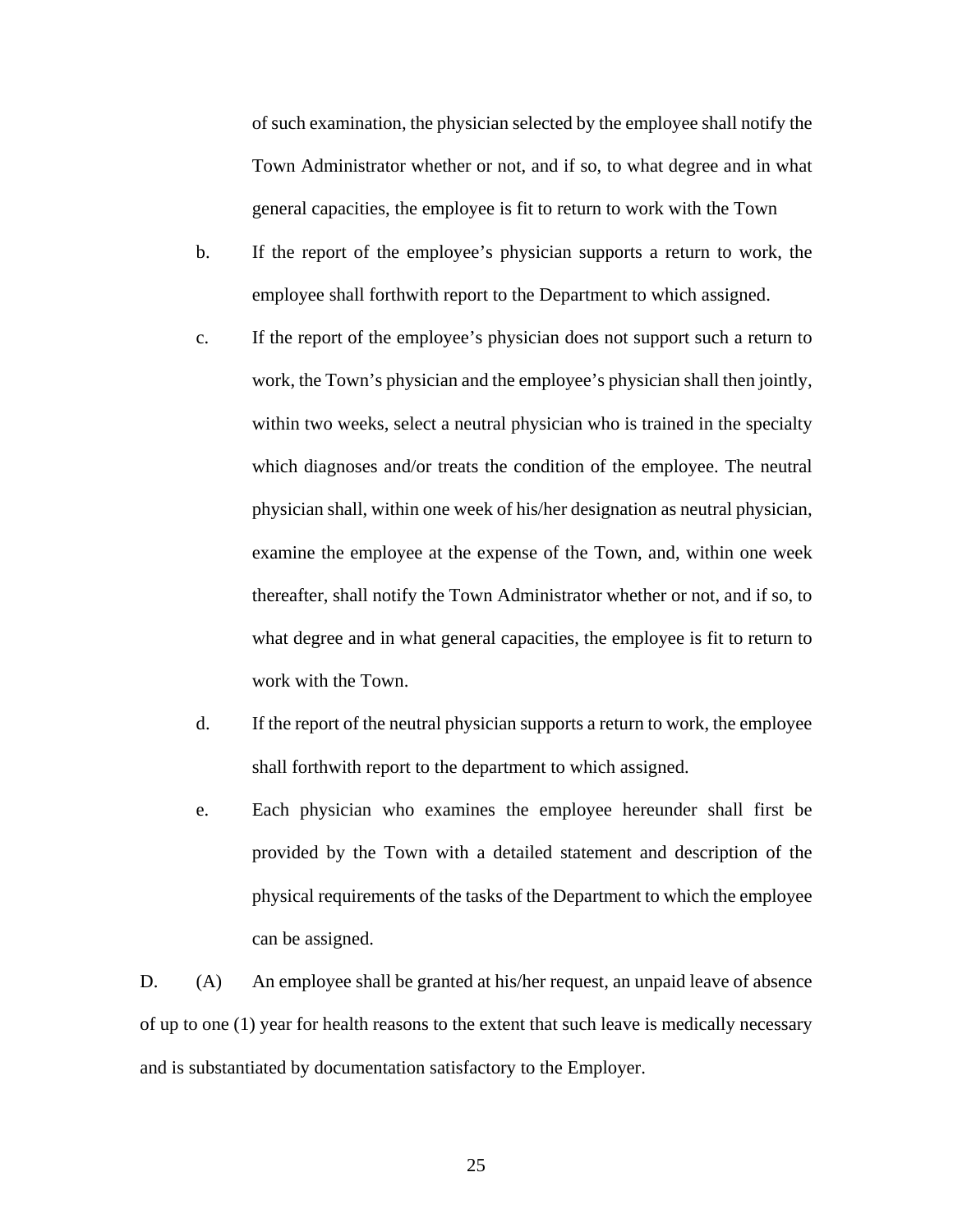(B) An employee shall be granted, at his/her request, an unpaid leave of absence of up to one (1) year to care for an ill spouse, domestic partner, child or parent to the extent that such leave is medically necessary and is substantiated by documentation satisfactory to the Employer. Such request shall not be unreasonably denied. The term "domestic partner" shall be defined as "an individual sharing an employee's life as if married, but without the benefit of the actual certificate, regardless of gender."

E. An employee may not use a sick day to work at the polls. If an employee calls in sick and it is later found that he/she pursued work at the polls on the day in question, said employee shall forfeit his/her pay for the day in question and shall be subject to discipline.

F. Paid sick leave may be used to care for a sick parent, child, spouse, or domestic partner consistent with the terms of the Family and Medical Leave Act. Employees seeking leave under the Massachusetts Small Necessities Act shall utilize the leave provided under this Section insofar as applicable. The parties agree that such leave shall satisfy any requirement on the part of the Employer under said Act.

#### G. Maternity/Paternity Leave

 The parties agree to follow the provisions of Massachusetts General Laws chapter 149, section 105D and the Family and Medical Leave Act. If an employee is on approved Maternity/Paternity Leave for the birth of a baby or adoption of a child, and has earned accrued sick leave and vacation credits at the commencement of such leave, he/she may use such eligible credits during the Maternity/Paternity Leave.

 Maternity/Paternity Leave shall not constitute a break in seniority and an employee on approved Maternity/Paternity Leave shall continue to be entitled to health insurance benefits consistent with the provisions of the Family and Medical Leave Act.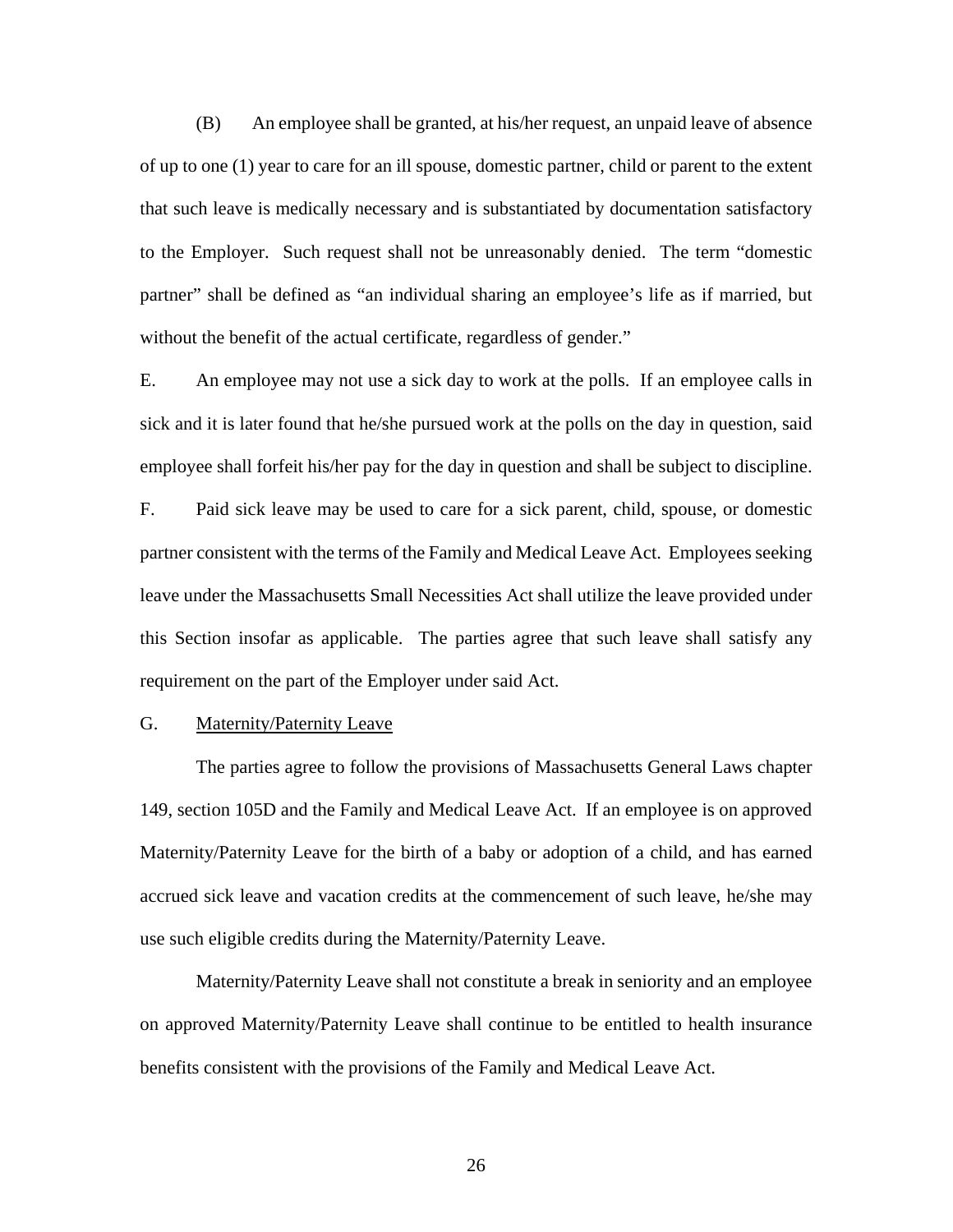# **ARTICLE XVIII PAID HOLIDAYS, PERSONAL DAYS, AND SNOW DAYS**

## SECTION ONE - HOLIDAYS

(A) The following days shall be recognized as paid holidays:

| New Year's Day         | Columbus Day                                                                                               |
|------------------------|------------------------------------------------------------------------------------------------------------|
| Martin Luther King Day | Veterans' Day                                                                                              |
| Presidents' Day        | Half Day Before Thanksgiving                                                                               |
| Patriots' Day          | <b>Thanksgiving Day</b>                                                                                    |
| Memorial Day           | Day after Thanksgiving (limited to those<br>employees regularly scheduled to work a five<br>day work week) |
| Independence Day       | Christmas Eve Day (December 24)                                                                            |
| Labor Day              | Christmas Day                                                                                              |

(B) If any of the above holidays should fall on a normal day off, an additional day shall be given subject to the approval of the Department Head or immediate supervisor. An employee whose request is denied by the Department Head or immediate supervisor may submit the request to the Town Administrator for review.

(C) Holidays must be taken and no compensation will be allowed for failure to do so.

(D) If a paid holiday should fall during a vacation leave, the employee shall be entitled to an additional vacation day. Scheduling of such additional vacation day must be with the consent of the Department Head or immediate supervisor.

(E) Unit A - Holiday Pay shall be seven (7) hours at straight time. In the event that a holiday falls on a Tuesday and the employee is regularly scheduled to work a full-time schedule on such day, the holiday pay shall be ten (10) hours at the straight time rate.

(F) Unit B Holiday Pay shall be eight (8) hours at the straight time rate.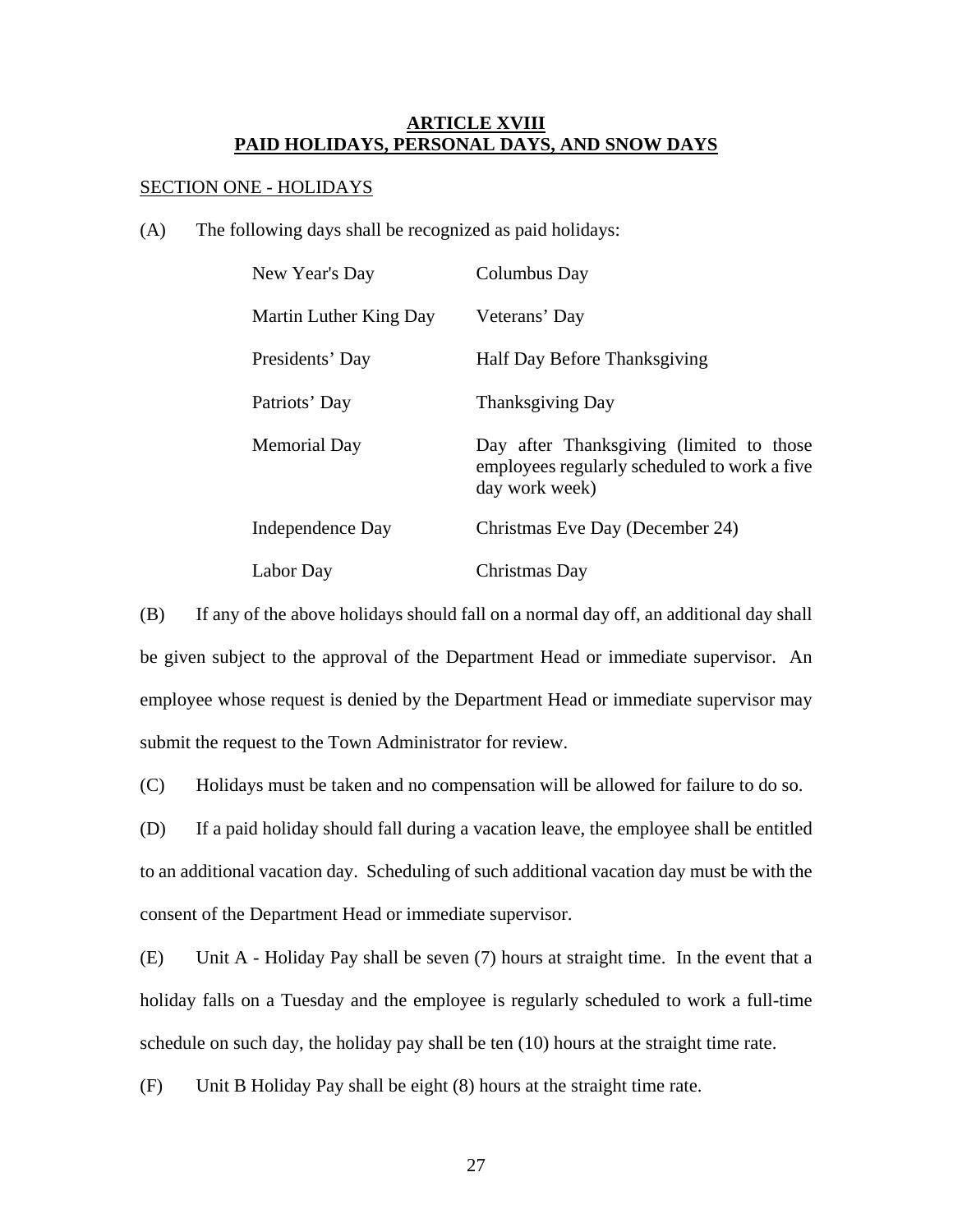(G) Holiday pay for permanent part-time employees shall be pro-rated in accordance with their normal work schedule.

(H) Employees who volunteer to work on a holiday shall be paid at the rate of time and one-half their regular rate of pay and shall receive an additional floating holiday which may be taken upon approval of the Department Head.

(I) When New Year's Eve or July 3 fall on a Tuesday, Town Hall offices will close at 4:00 p.m. and those employees regularly scheduled to work on the day in question shall be paid at straight time for the hours of 4:30 p.m. to 7:30 p.m.

#### SECTION TWO - PERSONAL DAYS

 Three (3) personal days off per year with pay will be allowed for personal business upon giving reasonable notice to the Department Head. Unit A personal day pay shall be seven (7) hours at straight time. Unit B personal day pay shall be eight (8) hours at straight time. Personal days may be taken in half-day increments at the discretion of management and such discretion shall not be unreasonably denied.

#### SECTION THREE - SNOW DAYS

 Based upon the decision of the Town Administrator, after consultation with the Supervisor of the Department of Public Works, Town Hall may be closed or its opening delayed due to inclement weather. Employees will be notified by their Department Head.

### **ARTICLE XIX EMPLOYEE FILES**

#### SECTION ONE

 All employees shall be entitled to review their personnel files upon reasonable request.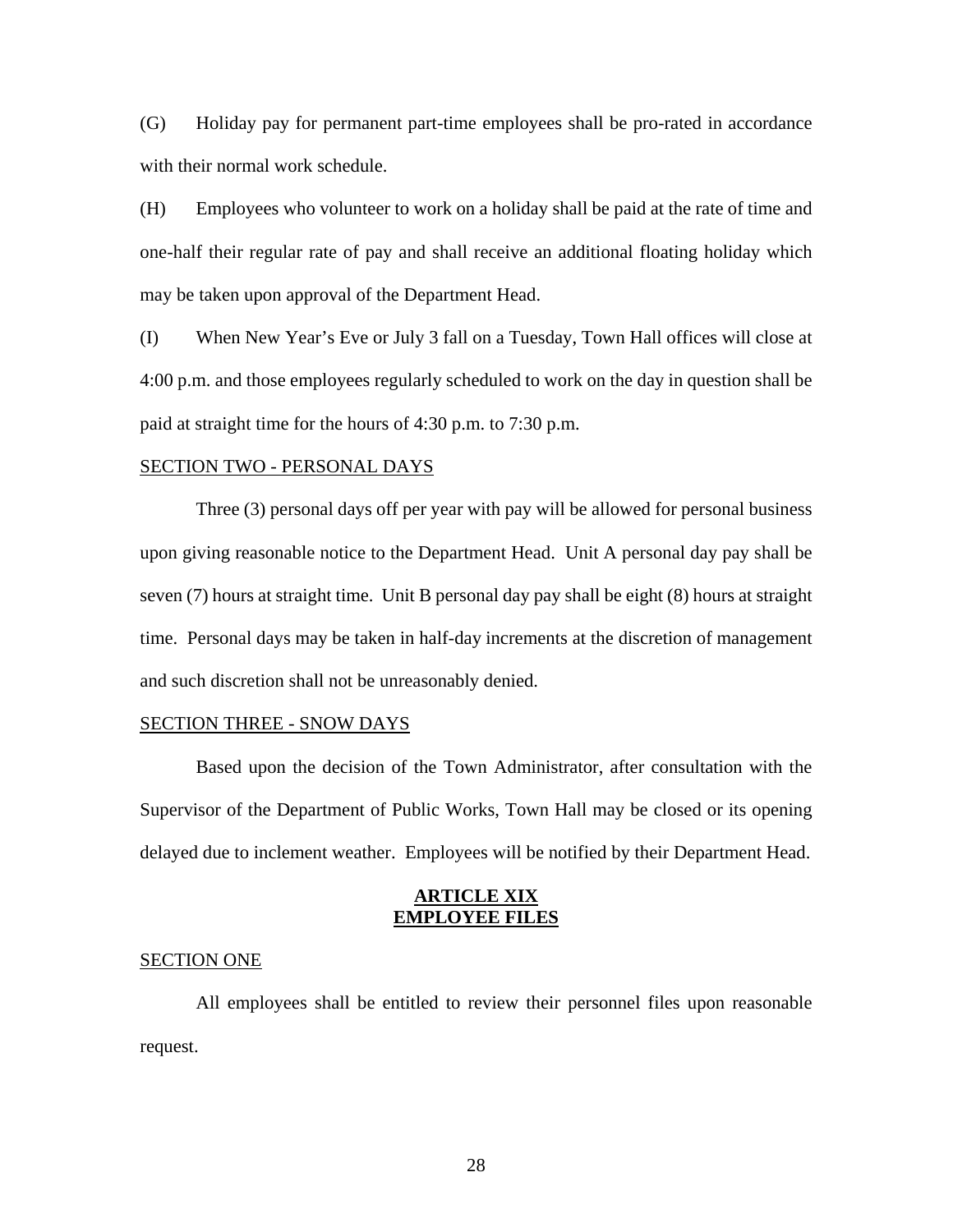#### SECTION TWO

 Any and all verbal warnings shall be removed from the employee's file one (1) year after the issuance of said discipline, provided no similar offenses occur. Any and all written reprimands and/or warnings shall be removed from the employee's file eighteen (18) months after the issuance of said discipline, provided no similar offenses occur.

## **ARTICLE XX EDUCATION REIMBURSEMENT**

 In those instances where a Department Head, with the approval of the Town Administrator, requests an employee to attend any workshops or other educational courses, said employee shall be reimbursed for the cost of such workshop or course and travel expenses, with mileage rates to be determined by the Board of Selectmen.

# **ARTICLE XXI CLASSIFICATION PLAN AND PAY RATES**

#### SECTION ONE - WAGES

 In this Agreement, and made part of it as Appendix A, shall be established a classification and pay plan. It shall list the positions covered by this Agreement along with the wages for said positions.

#### SECTION TWO - WORKING OUT OF GRADE

 If an employee is assigned to perform the duties of higher level or department manager position, regardless of whether said position is included in the unit, for a period of more than thirty (30) consecutive calendar days, the employee shall be compensated at the pay rate of the position for which the employee is filling retroactive to the first day of such duty and continuing until the higher level/department head position is filled or the incumbent returns.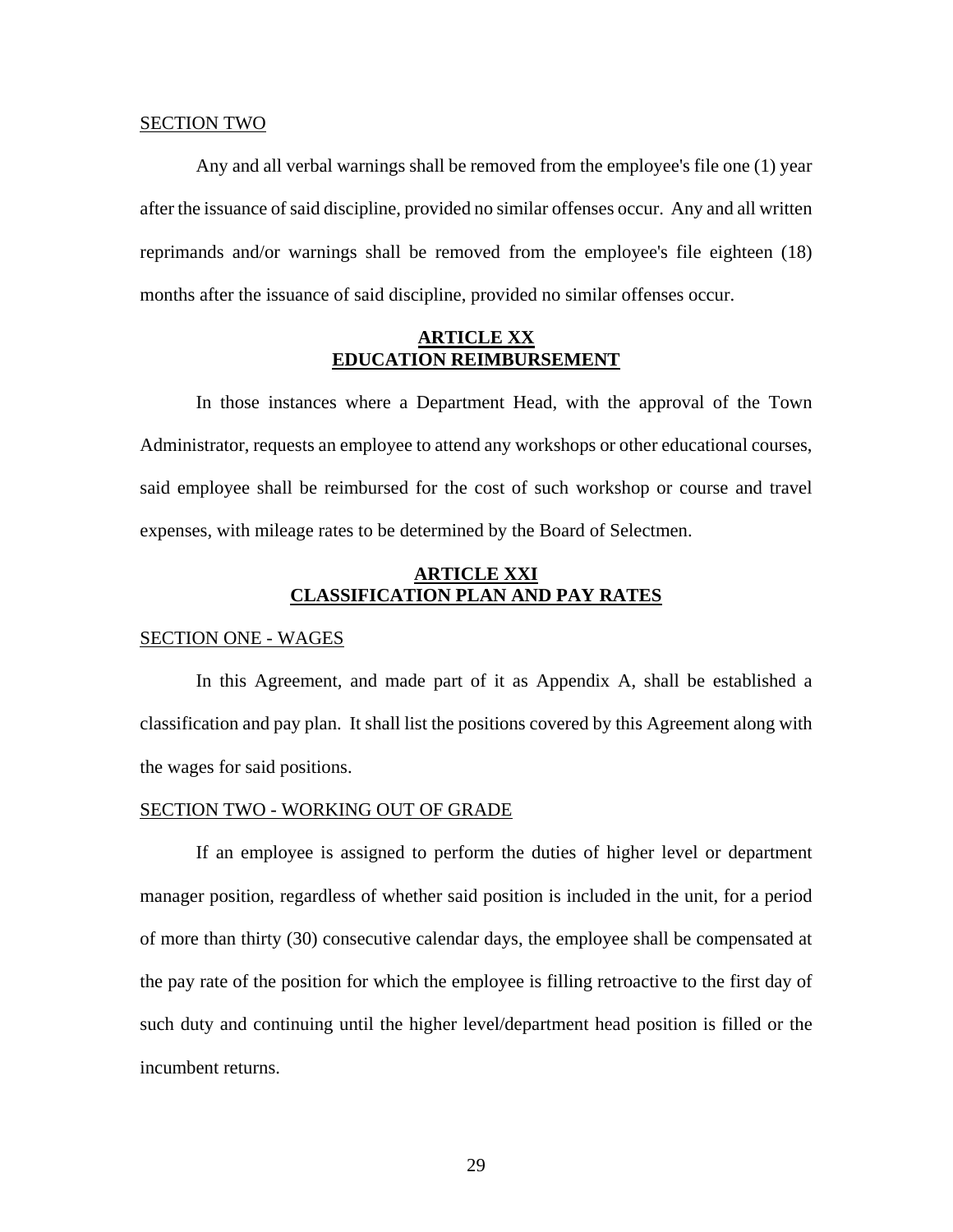#### SECTION THREE - LONGEVITY BONUS

 Employees hired prior to June 30, 2014 shall be entitled to the following longevity payments which shall be made within two (2) weeks following the employee's anniversary date:

| On completion of | <b>Longevity Bonus</b> |  |  |  |
|------------------|------------------------|--|--|--|
| 5-9 years        | \$175.00               |  |  |  |
| $10-14$ years    | \$325.00               |  |  |  |
| $15-19$ years    | \$375.00               |  |  |  |
| $20-24$ years    | \$425.00               |  |  |  |
| $25-29$ years    | \$475.00               |  |  |  |
| 30 or more years | \$525.00               |  |  |  |

 Upon completion of twenty (20) years employment with the Town, an employee shall be eligible for a wage increase of three percent (3%) in addition to any other scheduled increase in pay.

Employees hired on or after July 1, 2014 shall not be eligible for the longevity payments outlined above.

# **ARTICLE XXII DISCIPLINE**

 No employee shall be disciplined, removed, discharged, or suspended in any manner except for cause and at any hearings or interviews the employee shall have the right to Union Representation. Disciplinary action will be handled in a professional manner.

# **ARTICLE XXIII SCOPE OF THE AGREEMENT**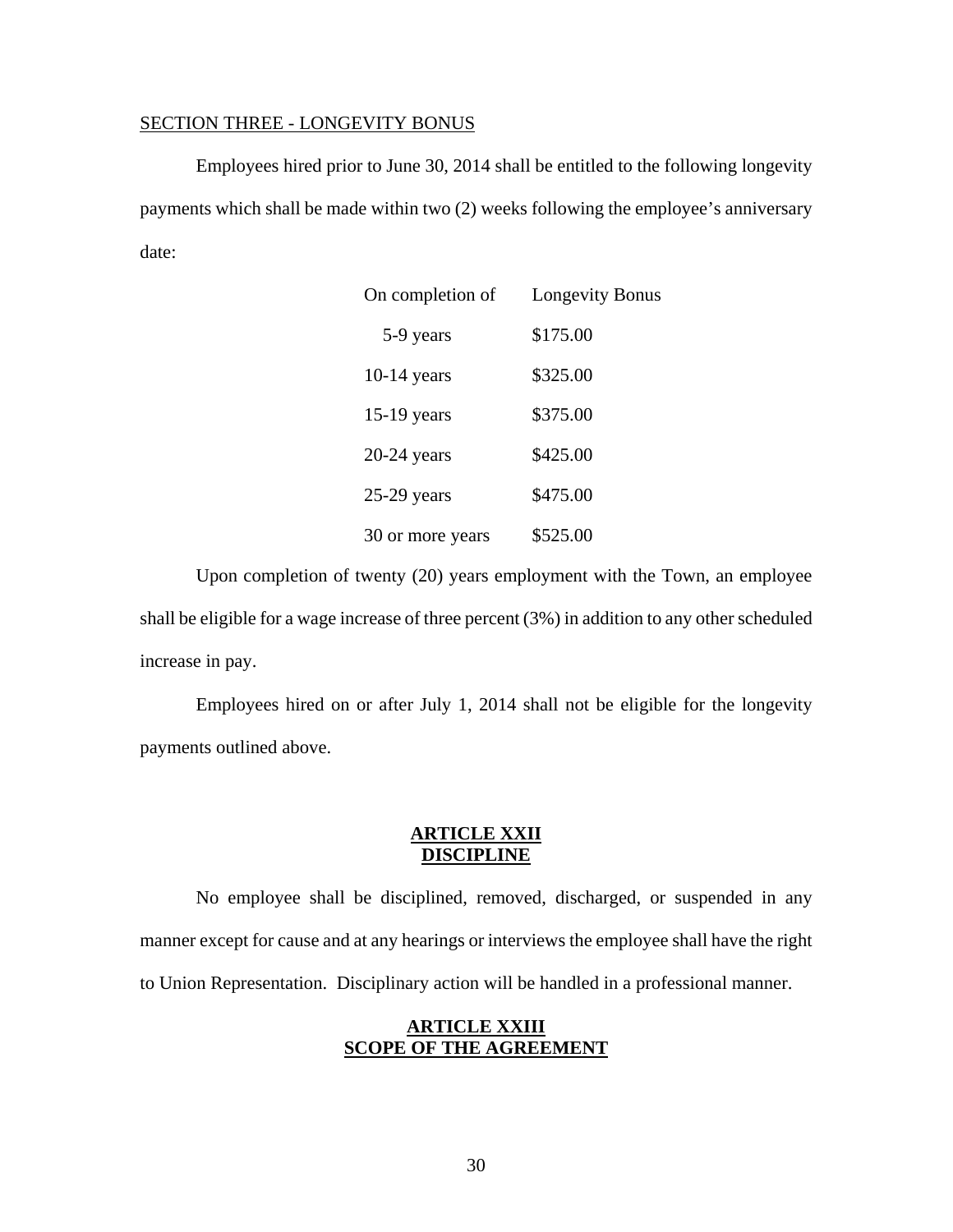This Agreement is a complete Agreement between the parties covering all mandatory subjects of discussion. The parties agree that the relations between them shall be governed by the terms of this Agreement and in accordance with the appropriate sections of Massachusetts General Laws, Chapter 150E. No change or modification of this Agreement shall be binding on either the Employer or the Union unless reduced to writing and executed by the respective duly authorized representatives.

## **ARTICLE XXIV SEVERABILITY AND SAVINGS**

 If any provision of this Agreement or application of this Agreement to any employee or group of employees shall be finally held to be contrary to state or federal law by a court of competent jurisdiction, then such provisions or application shall not be deemed valid and subsisting, except to the extent permitted by law, but all other provisions or applications will continue in full force and effect for the duration of this Agreement.

# **ARTICLE XXV DURATION**

#### SECTION ONE

 This Agreement shall become and shall continue in effect from July 1, 2018 to and including June 30, 2020. This Agreement will remain in full force and effect until a successor agreement has been executed.

#### SECTION TWO

 This Agreement is contingent upon Town Meeting budgetary approval and any statutory restraints of the Town budgetary procedures imposed by the Commonwealth of Massachusetts.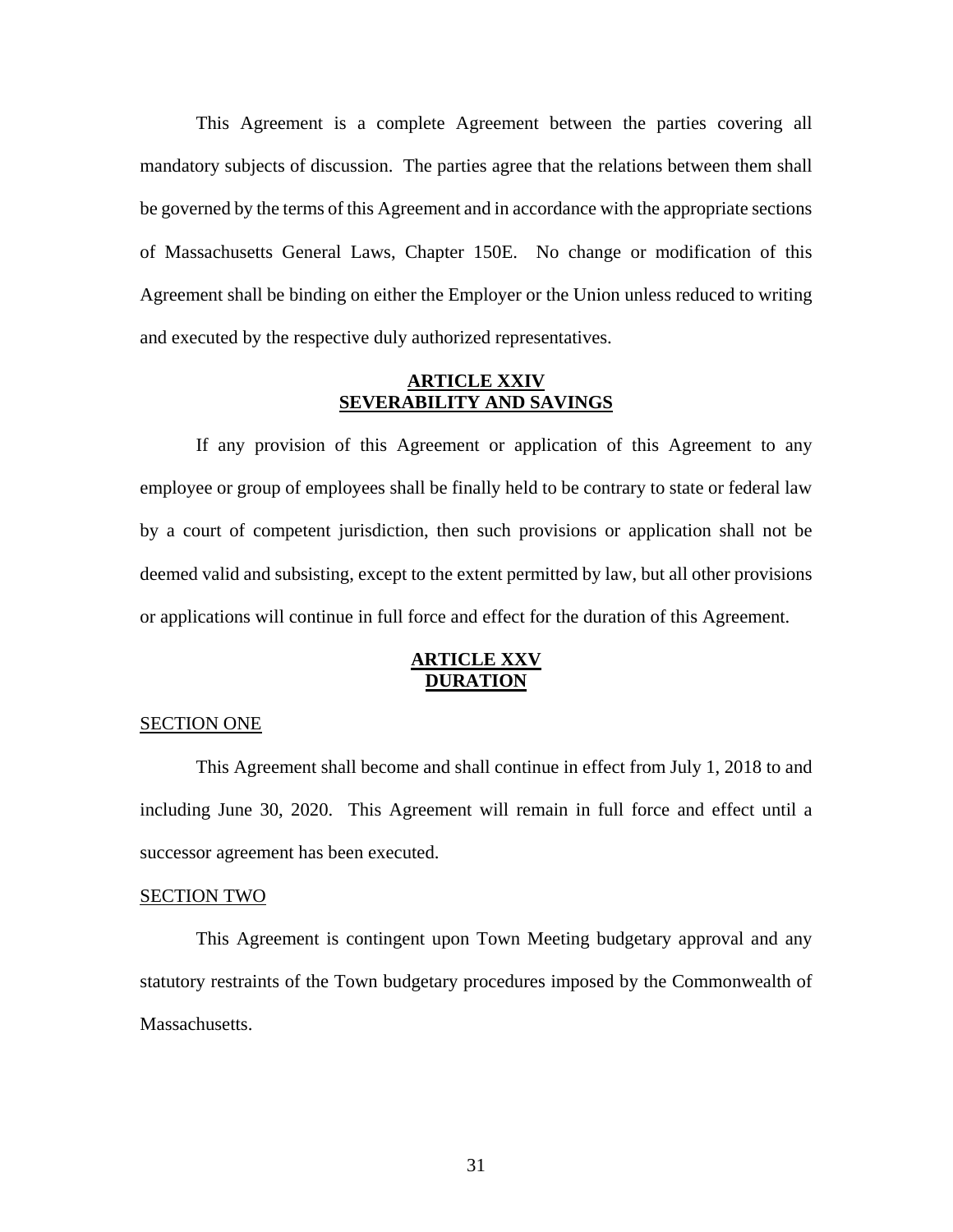This AGREEMENT is signed this day of \_\_\_\_\_\_\_\_\_\_, 2018. TOWN OF WHITMAN OFFICE AND PROFESSIONAL EMPLOYEES INTERNATIONAL UNION, LOCAL 6, AFL-CIO  $09$ This AGREEMENT is signed this day of *fugust*, 2018. TOWN OF WHITMAN OFFICE AND PROFESSIONAL EMPLOYEES INTERNATIONAL ON, LOCAL 6, AFL-CIO M-Williams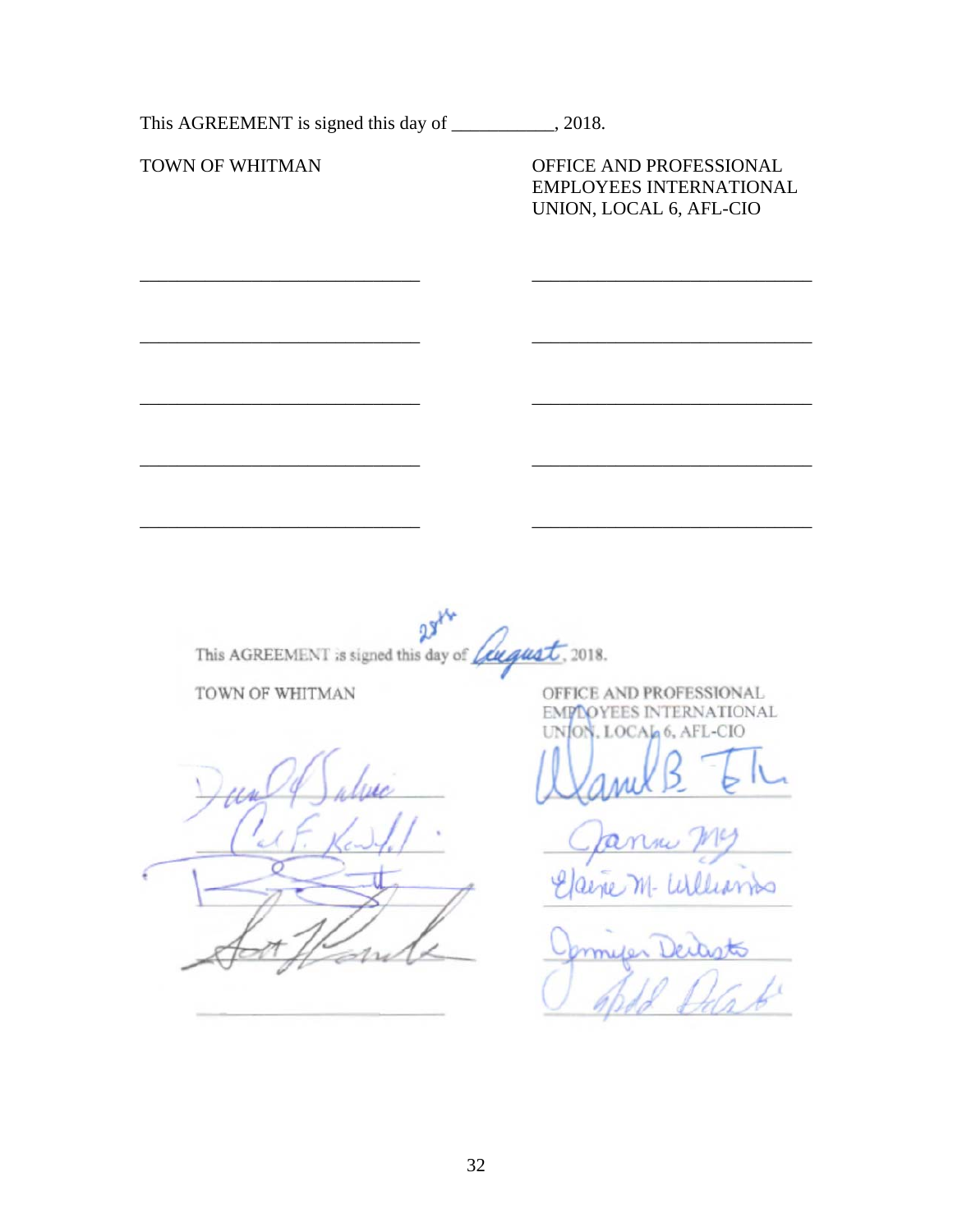# **APPENDIX A**

# **I. WAGE CLASSIFICATION AND SALARY SCHEDULE**

| Unit A        |        |        |        |        |        |         |         |  |
|---------------|--------|--------|--------|--------|--------|---------|---------|--|
|               | Step 1 | Step 2 | Step 3 | Step 4 | Step 5 | Step 10 | Step 15 |  |
| Level 1       | 20.41  | 21.02  | 21.69  | 22.32  | 22.99  | 23.68   |         |  |
| Level 2       | 21.02  | 21.68  | 22.34  | 23.00  | 23.69  | 24.40   |         |  |
| Level 3       | 21.68  | 22.32  | 23.01  | 23.70  | 24.39  | 25.12   |         |  |
| <b>Unit B</b> |        |        |        |        |        |         |         |  |
|               | 21.39  | 22.06  | 22.71  | 23.39  | 24.09  | 24.81   |         |  |

# **EFFECTIVE 7/1/2018 to 6/30/2019 2% Increase**

# **EFFECTIVE 7/1/2019 to 6/30/2020 2% Increase**

| <b>Unit A</b> |        |        |        |        |        |         |         |
|---------------|--------|--------|--------|--------|--------|---------|---------|
|               | Step 1 | Step 2 | Step 3 | Step 4 | Step 5 | Step 10 | Step 15 |
| Level 1       | 20.82  | 21.44  | 22.12  | 22.77  | 23.45  | 24.15   | 24.87   |
| Level 2       | 21.44  | 22.11  | 22.79  | 23.46  | 24.16  | 24.88   | 25.63   |
| Level 3       | 22.11  | 22.77  | 23.47  | 24.17  | 24.88  | 25.63   | 26.40   |

| <b>Unit B</b> |       |       |       |       |       |       |  |
|---------------|-------|-------|-------|-------|-------|-------|--|
|               | 21.82 | 22.50 | 23.16 | 23.86 | 24.57 | 25.31 |  |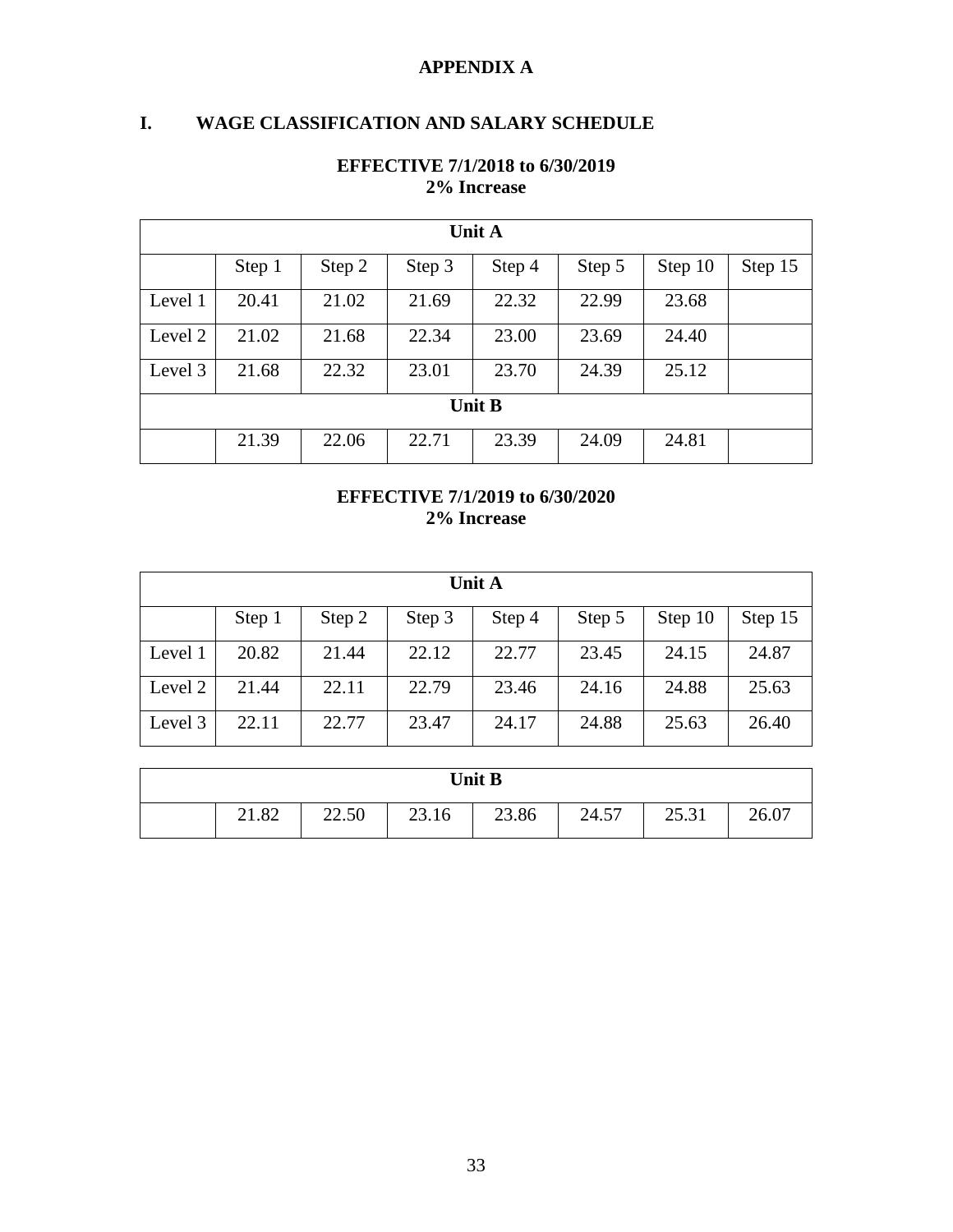# **APPENDIX A**

# **II. Placement of Positions on Salary Scale**

- Level 1: General Clerical Duties
- Level 2: Advanced Clerical Duties
- Level 3: Assistant Department Heads/Some Supervisory Responsibility

# **Level 1**

Assessor's Office Clerical Building Department Clerical Treasurer's Office Clerical

# **Level 2**

Collector's Office Clerical Town Clerk's Office Clerical Treasurer's Office Clerical

# **Level 3**

Assistant Accountant Administrative Assistant Assessor's Office Administrative Assistant Building Department Assistant Treasurer-Collector Assistant Town Clerk Board of Health Secretary - with position to become a Level 2 position upon attrition of current employee

- 1. Promotional placement: when an employee is promoted from one level to the next, he/she shall be placed on the step which provides him/her with at least a 3% increase. For example, an employee at Level 2/Step 5 promoted to a Level 3 position would be placed at Step 5.
- 2. If a part-time employee becomes full-time, step placement is based on years of actual service.
- 3. All new hires, regardless of level or full-time/part-time status, shall begin at Step 1.
- 4. Current employees whose placement on the salary schedule based on the factors set forth above would result in a decrease in pay, shall be red-circled at the current rates of pay.
- 5. Movement through the steps will occur on employees' anniversary date.